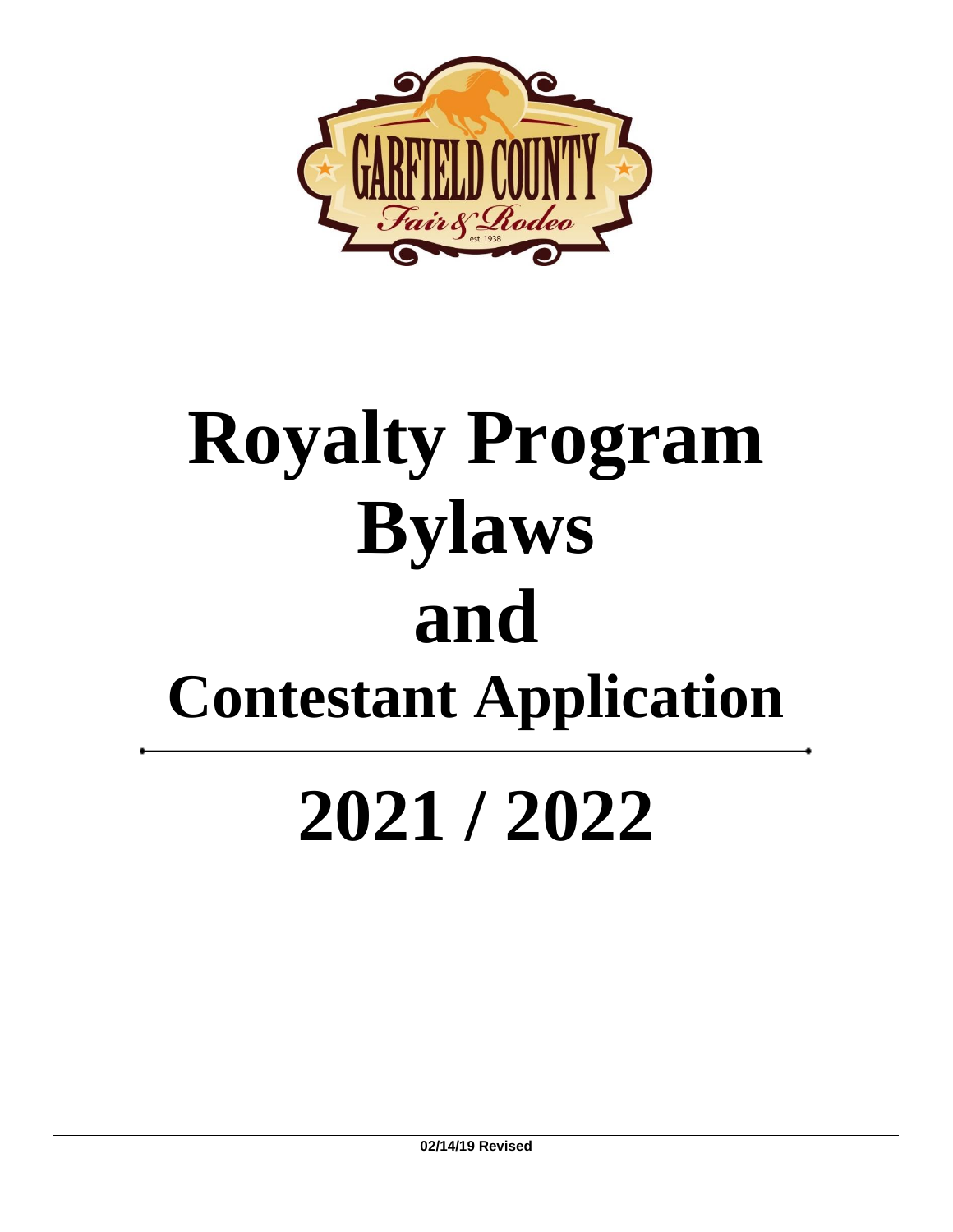## **TABLE OF CONTENTS**

### **ROYALTY BYLAWS**

| $\mathbf{1}$ |     |              |  |
|--------------|-----|--------------|--|
|              | 1.1 |              |  |
|              | 1.2 |              |  |
|              | 1.3 |              |  |
| $\mathbf{2}$ |     |              |  |
| 3            |     |              |  |
| 4            |     |              |  |
|              | 4.1 |              |  |
|              | 4.2 |              |  |
|              | 4.3 |              |  |
|              | 4.4 |              |  |
|              | 4.5 |              |  |
|              | 4.6 |              |  |
| 5            |     |              |  |
|              | 5.1 |              |  |
|              | 5.2 |              |  |
|              | 5.3 |              |  |
|              | 5.4 |              |  |
|              | 5.5 |              |  |
|              | 5.6 |              |  |
|              | 5.7 |              |  |
|              | 5.8 |              |  |
|              |     | Page 2 of 24 |  |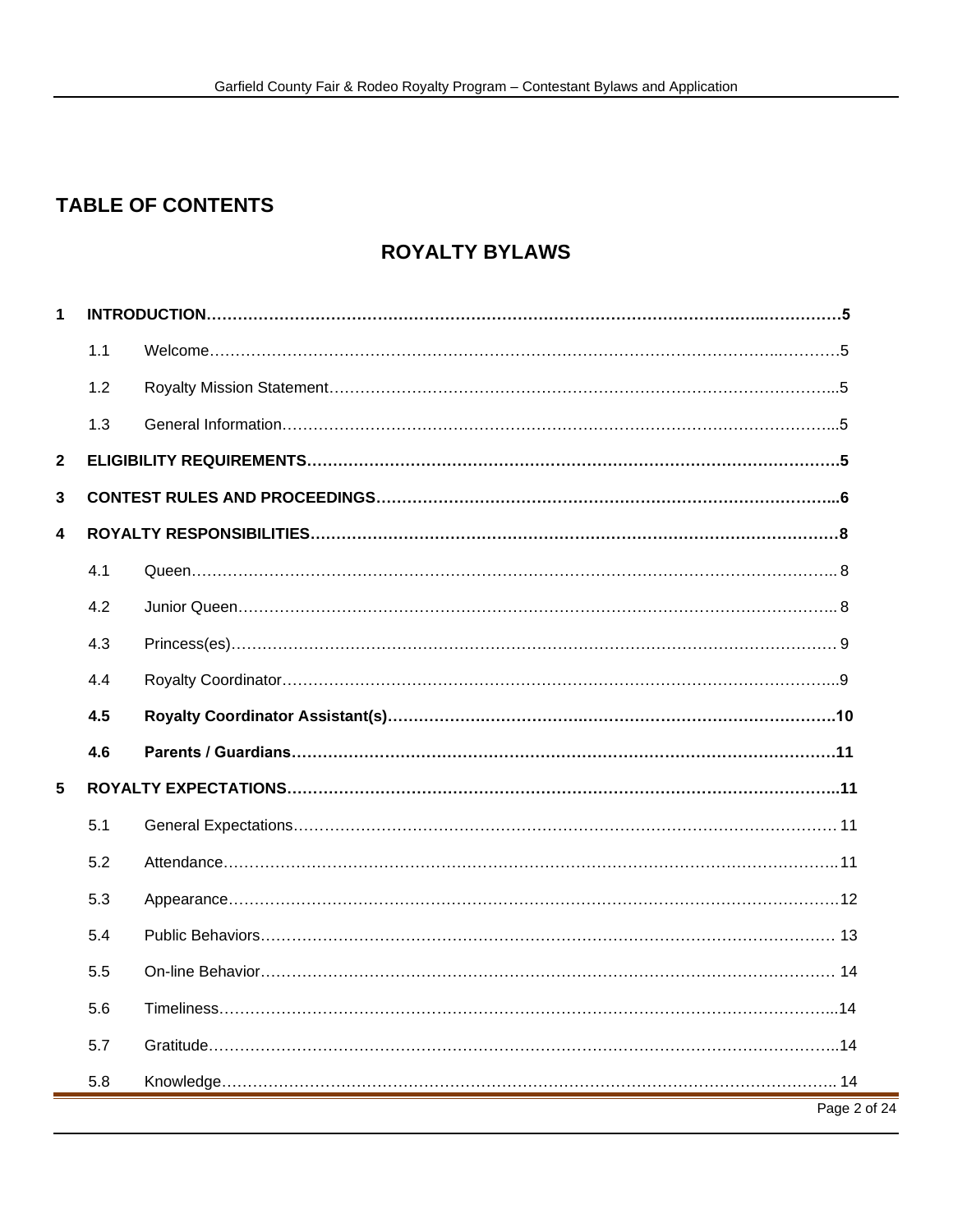|   | 5.9  |  |  |
|---|------|--|--|
|   | 5.10 |  |  |
| 6 |      |  |  |
|   | 6.1  |  |  |
|   | 6.2  |  |  |
|   |      |  |  |

### **ROYALTY APPLICATION FORMS**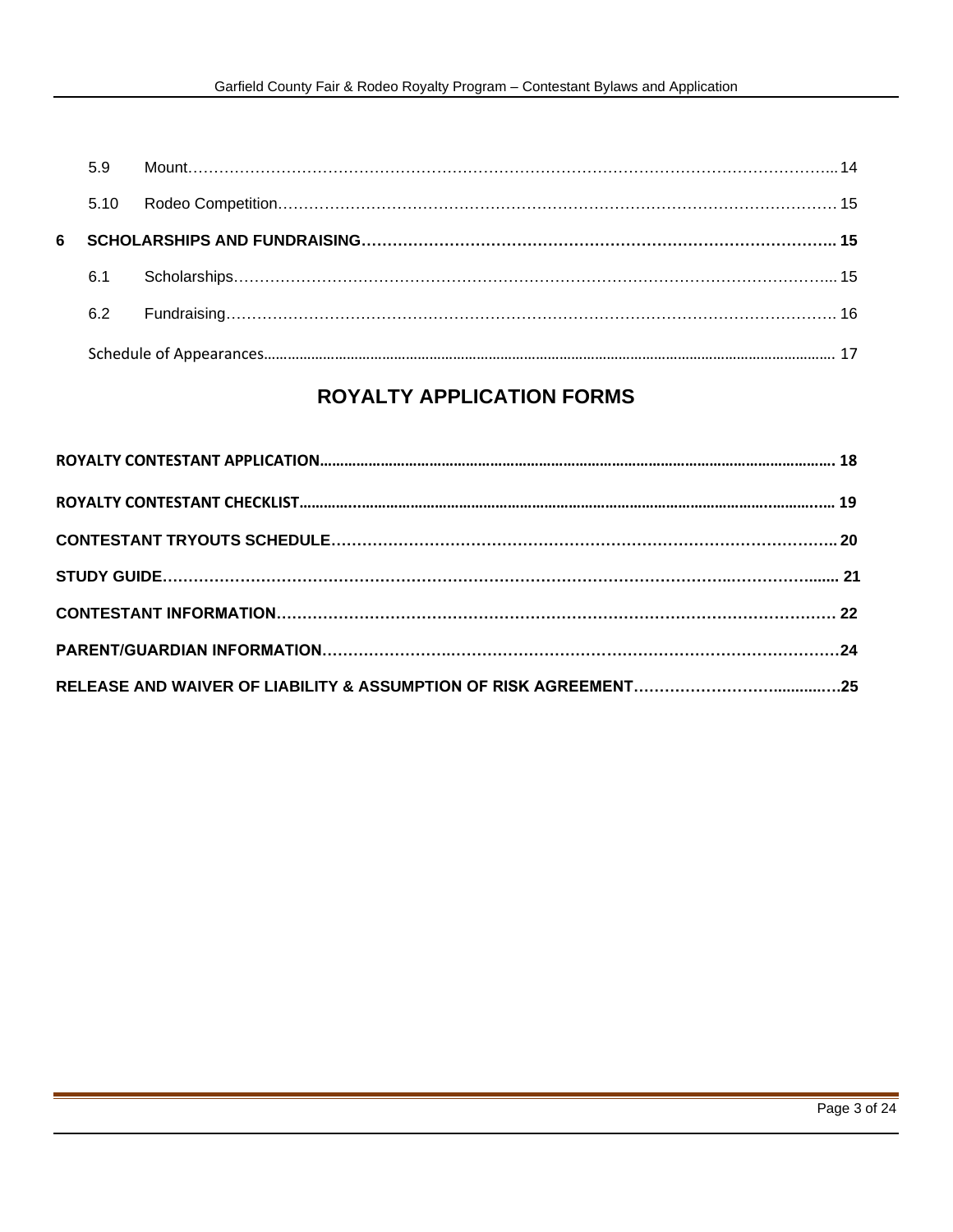

# **Royalty Program Bylaws**

# **Please keep a copy the following Bylaws for your Records.**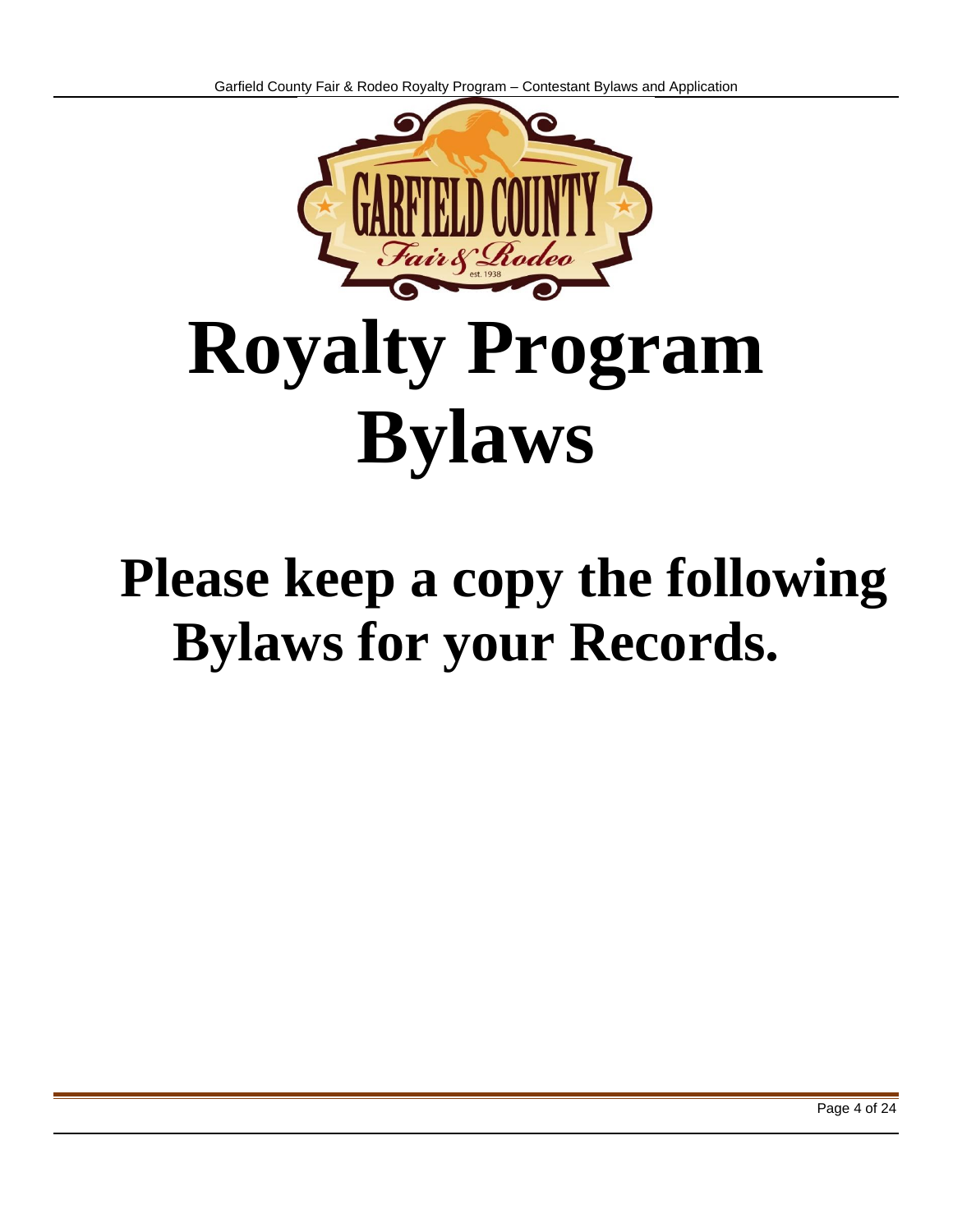#### **INTRODUCTION**

<span id="page-4-0"></span>Garfield County Fair & Rodeo Royalty Program consists of a horsemanship and leadership competition open to Garfield County residents.

#### <span id="page-4-1"></span>**1.1 Welcome**

Welcome to the Garfield County Royalty Program, we are happy to have you as a potential candidate!

The Garfield Board of County Commissioners, the Fair Board members and all the County staff are proud of the annual Garfield County Fair & Rodeo that began in 1938 in our County. Together we work to continue the strong tradition that it holds in our community as a valuable community event. The Royalty Program is an integral part of the fair and rodeo experience and we are happy you are hoping to join us in the experience!

#### <span id="page-4-2"></span>**1.2 Royalty Mission Statement**

The Garfield County Fair & Rodeo Royalty program is dedicated to provide an opportunity for young women to be spokespersons for the Garfield County Fair & Rodeo, the sport of rodeo, the western way of life and their community of Garfield County. The Royalty program utilizes teamwork, organizational skills, public speaking, community service, and relationships to prepare participants in becoming future community leaders.

#### <span id="page-4-3"></span>**1.3 General Information**

The Garfield County Fair Board ("Fair Board"), and its representatives, reserve the right to hold a judged contest to select participants at its discretion in accordance with the Royalty Bylaws and Application. The Fair Board has the ultimate authority over the royalty contest, contestants, crowned royalty and all others involved.

- a. Please read all paperwork thoroughly. You are responsible for knowing and following the Royalty Bylaws.
- b. Handwritten, not typed, signatures and initials are required.
- c. Please keep a copy of the Royalty Bylaws for your own reference.

#### <span id="page-4-4"></span>**2 ROYALTY ELIGIBILITY REQUIREMENTS**

- a. To qualify for all royalty positions, you must be 12-20 years of age, and no older than 20 as of January  $1<sup>st</sup>$  of the reigning year.
- b. Judges, Royalty Committee, and the Royalty Coordinator will decide contestant levels: Queen, Junior Queen, and Princess.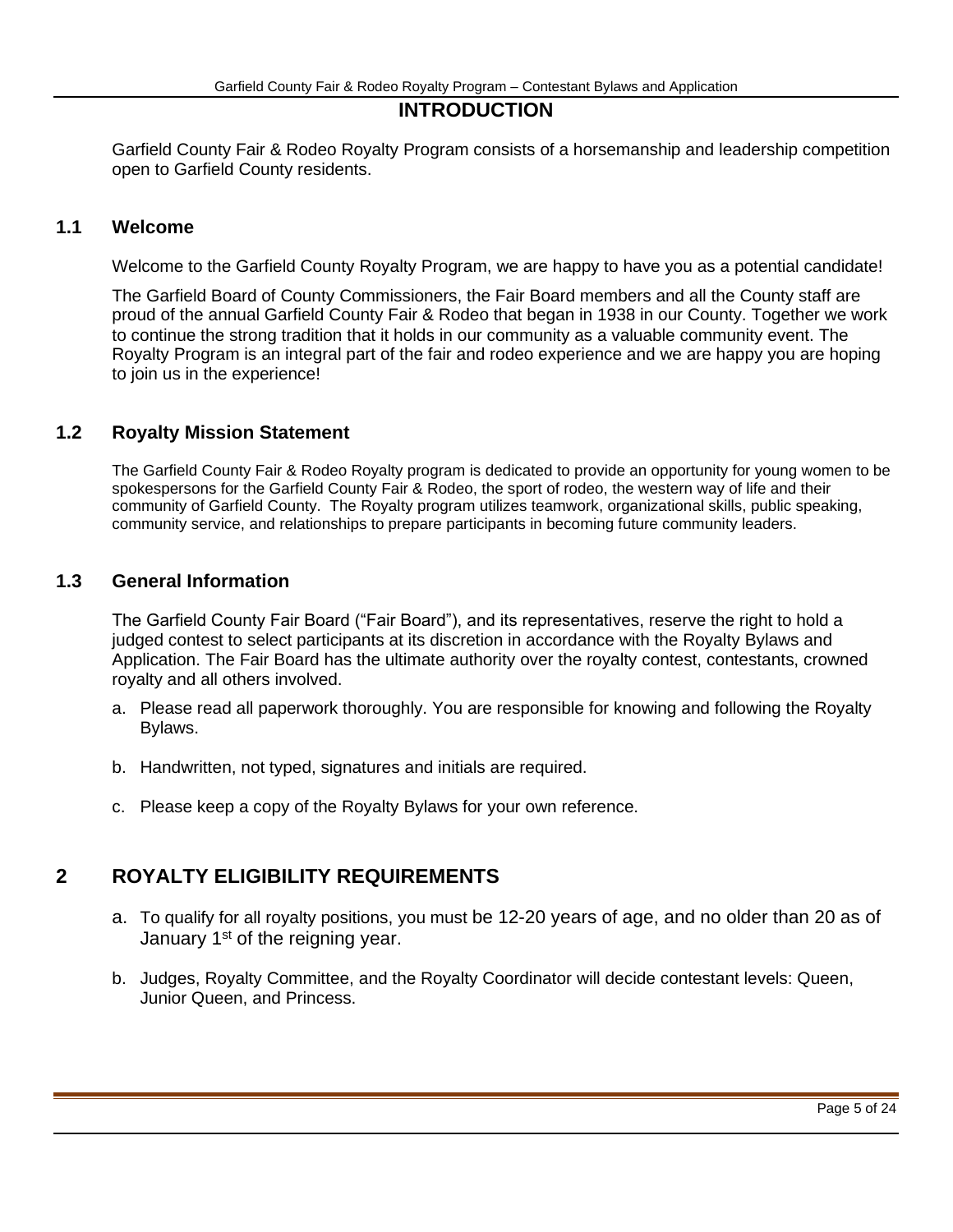- c. Contestant may not be related to the Royalty Coordinator, Assistant Coordinator(s). Contestants related to Fair Board Members would require that Fair Board member to recuse themselves from Royalty related matters and decisions.
- d. Contestant must be a legal resident of Garfield County for the period of at least one year.
- e. Contestant must reside in Garfield County during their reign.
- f. Contestant must not have a criminal history.
- g. Contestant must be of sound moral character.
- h. Contestants cannot hold additional titles during their reign. Current Garfield County Fair & Rodeo Royalty is allowed to tryout consecutively.
- i. Parents and participants must comply with Garfield County Fair and Rodeo Royalty Program Bylaws for the full year of reign.
- j. Winners are required to attend the Colorado Association of Fairs and Shows (CAFS), royalty clinic in November of their reigning year. The dates and place of clinic are subject to change. Garfield County will pay for the cost of registration and hotel rooms for the royalty members and the Royalty Coordinator. Parents/guardians are welcome to attend and must pay for their registration and hotel rooms.

### <span id="page-5-0"></span>**3 CONTEST RULES and PROCEEDINGS**

- a. The application must be completed and turned in to the Garfield County Fairgrounds & Events Manager at 1001 Railroad Ave., Rifle CO 81650 or by email cevans@garfield-county.com by September 11, 2021.
- b. The Royalty Contest will be held September 25, 2021 at the Garfield County Fairgrounds.
- c. If there are not enough applicants, the contest may be postponed until there are two or more applicants. The Royalty Coordinator and the Fair Board reserve the right to appoint qualified applicants to fill available positions.
- d. The new Royalty court will be crowned at the next fair board meeting by the Royalty Coordinator.
- e. The year of reign begins November of the competing year and continues until September 30<sup>th</sup>, the following year. If a contest has to be postponed due to lack of contestants, the reign will continue from the time of crowning until the following year's contest is completed. The previous royalty will not make appearances after the new royalty begins its reign.
- f. Equipment and saddle drapes purchased by the Fair Board are to be returned to the Royalty Coordinator at the end of their reign, no later than October  $1<sup>st</sup>$ . If these items are missing or damaged, the original cost of the item will be charged to the person legally responsible.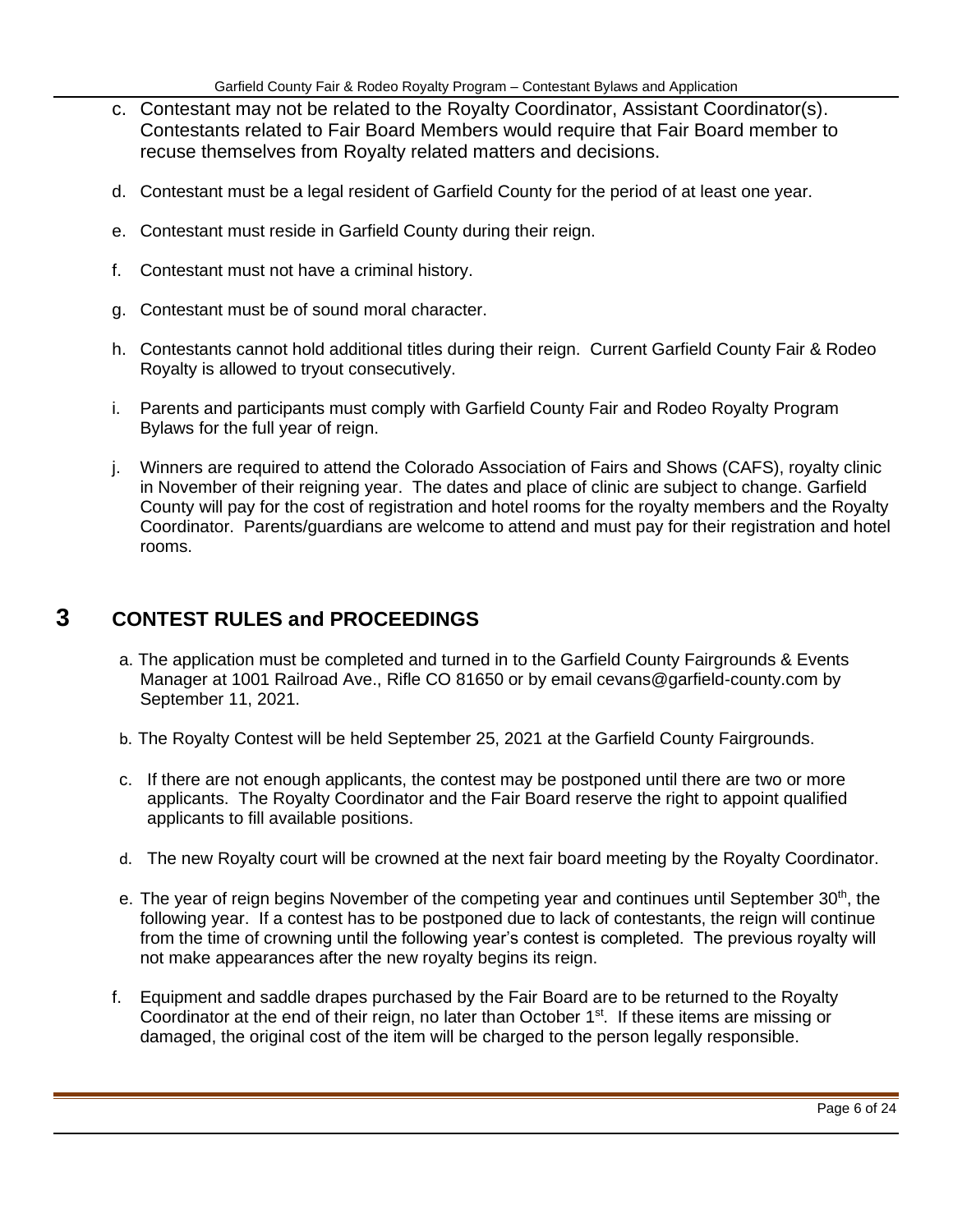- g. If not participating in the present contest, current royalty is expected to assist with tryouts.
- h. Contestants will be judged and scored in the following categories:
	- a. Application
	- b. Appearance
	- c. Personal interview
	- d. Current events
	- e. Horsemanship knowledge and riding ability
	- f. Written Test
	- g. Speech Presentation
	- h. History of the Garfield County Fair & Rodeo
- i. Contestants must be able to ride and have access to a suitable horse for the contest, rodeos, and all other approved events. Suitability will be determined at the contest and is left to the discretion of the Royalty Coordinator, Assistant Coordinator(s) and Royalty Committee throughout the year.
- j. All contestants, parents/guardians and royalty are expected to comply with these bylaws, be friendly, courteous and respectful at all times. If there is any questionable behavior the Royalty Coordinator will report it to the Fair Board. The first offense will be documented by the Royalty Coordinator with a verbal warning. The second offense will be documented by the Royalty Coordinator with a written warning. The third offense will be documented by the Royalty Coordinator in writing and will require an appearance before the Fair Board. The Fair Board will decide penalties and/or dismissal from royalty and scholarship eligibility.
- **k. Contestants and parents/guardians must submit all questions and/or concerns in writing to the Royalty Coordinator. If questions and/or concerns are not answered satisfactorily, then contestants and parents/guardians may submit the same questions and/or concerns in writing to the Fair Board.**
- l. Contestants must know the basic rules and history of the Garfield County Fair & Rodeo events. Contestants should be familiar with and be able to explain these topics and aspects to anyone attending the Garfield County Fair & Rodeo.
- m. During the contest, if a contestant is in need of assistance, she may ask permission from the judges to obtain parental/guardian help. If permission is granted, a parent or guardian may assist. Otherwise, the parents and/or guardians are to remain in the stands as spectators.
- n. Parents and/or guardians of contestants are responsible for arrangements of horse and participant transportation to all events. Contestants must be on time and fully prepared to participate in the contest.
- o. Abuse to horses or people is not tolerated. Any hitting or jerking on a horse during the contest will result in elimination from the contest. Inappropriate verbal abuse to anyone during the contest will also result in elimination form the contest.
- p. If there is evidence that royalty, contestants or their parents and/or guardians do not follow these bylaws as set by the Fair Board and the Garfield Board of County Commissioners, titles may be revoked by the Fair Board at any time. If this occurs, all Garfield County royalty items issued must be promptly returned. These items include chaps, crowns, sashes, saddle blankets, and leg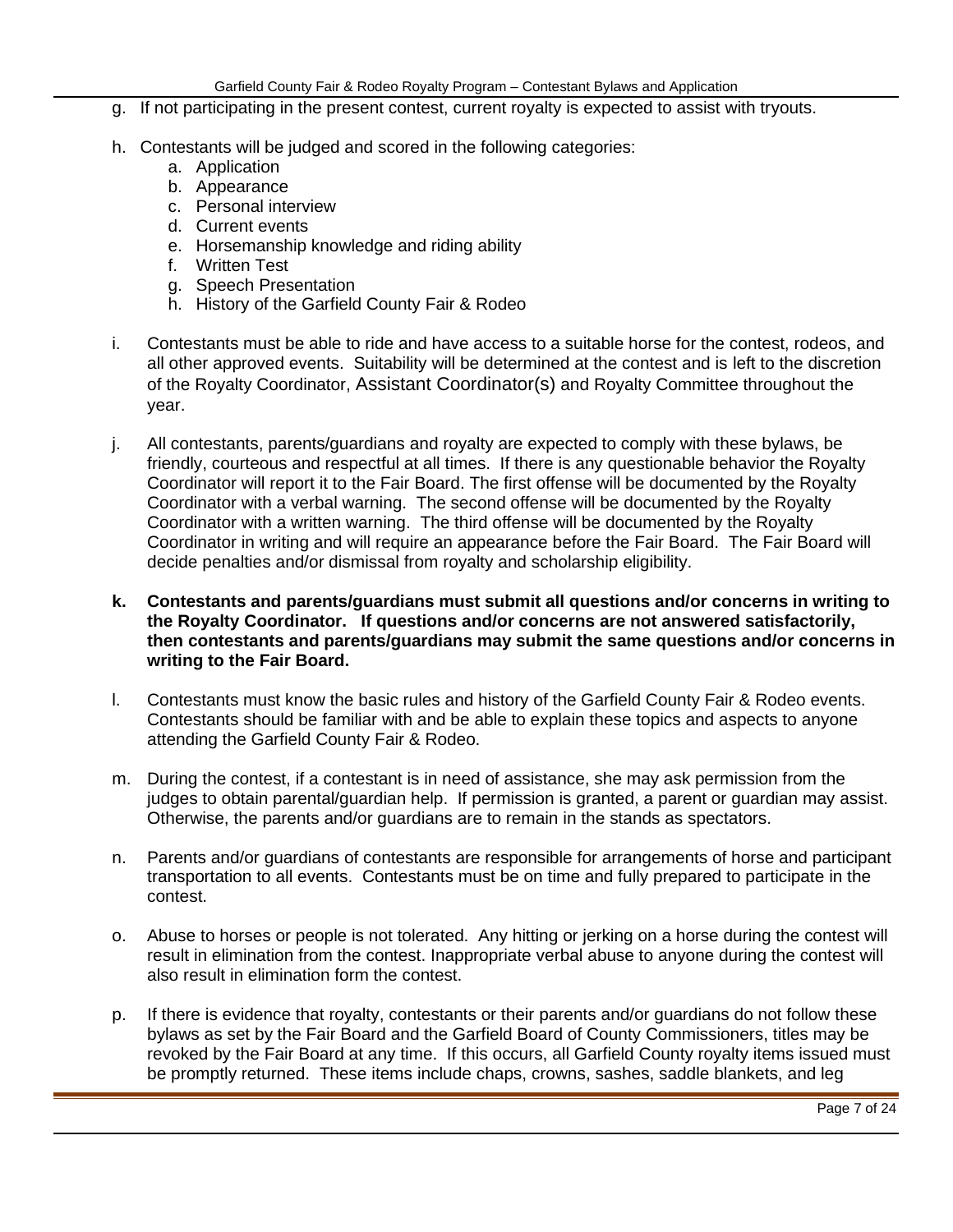warmers. The royalty participant will not be eligible to be a contestant in future Garfield County Fair and Rodeo royalty contests.

q. A tentative schedule of royalty appearances is on page 17 of this packet. The times and locations are subject to change.

#### **4 ROYALTY RESPONSIBILITIES**

Royalty members act as official Garfield County Fair & Rodeo spokespersons and also represent the sport of rodeo and all other Garfield County Fair events. Because they attract much publicity, they are easily recognized on a daily basis. Therefore, royalty and parents/guardians must always be respectful, organized, helpful and friendly. As changes in plans and events occur, sometimes with short notice, each person is expected to handle situations in a courteous manner. The following duties are examples and may not include all that may happen throughout the year.

#### <span id="page-7-0"></span>**4.1 QUEEN**

- a. To be a role model and mentor to the Junior Queen and Princess(es)
- b. To assist the Royalty Coordinator organizing appearances and encourage open communication of ideas with the royalty team.
- c. Flag carrying at events requested by the Royalty Coordinator.
- d. May invite royalty from other fairs and rodeos to Royalty Coordinator approved functions.
- e. May accept invitations to other appearances approved by Royalty Coordinator.
- f. Assists Royalty Coordinator with rodeo performances.
- g. Arrives early to prepare for all appearances and performances.
- h. The queen will follow instructions of event organizers and the Royalty Coordinator.
- i. Sign autographs during the Garfield County Fair & Rodeo and other Royalty Coordinator approved events.
- j. Participate in approved interviews with assistance of the Royalty Coordinator or Fair Board members.
- k. 24-hour notice is required if unable to attend scheduled functions.
- l. Participate in riding practices as scheduled by the Royalty Coordinator and other meetings as necessary.

#### **4.2 JUNIOR QUEEN**

a. Assists and communicates with the other royalty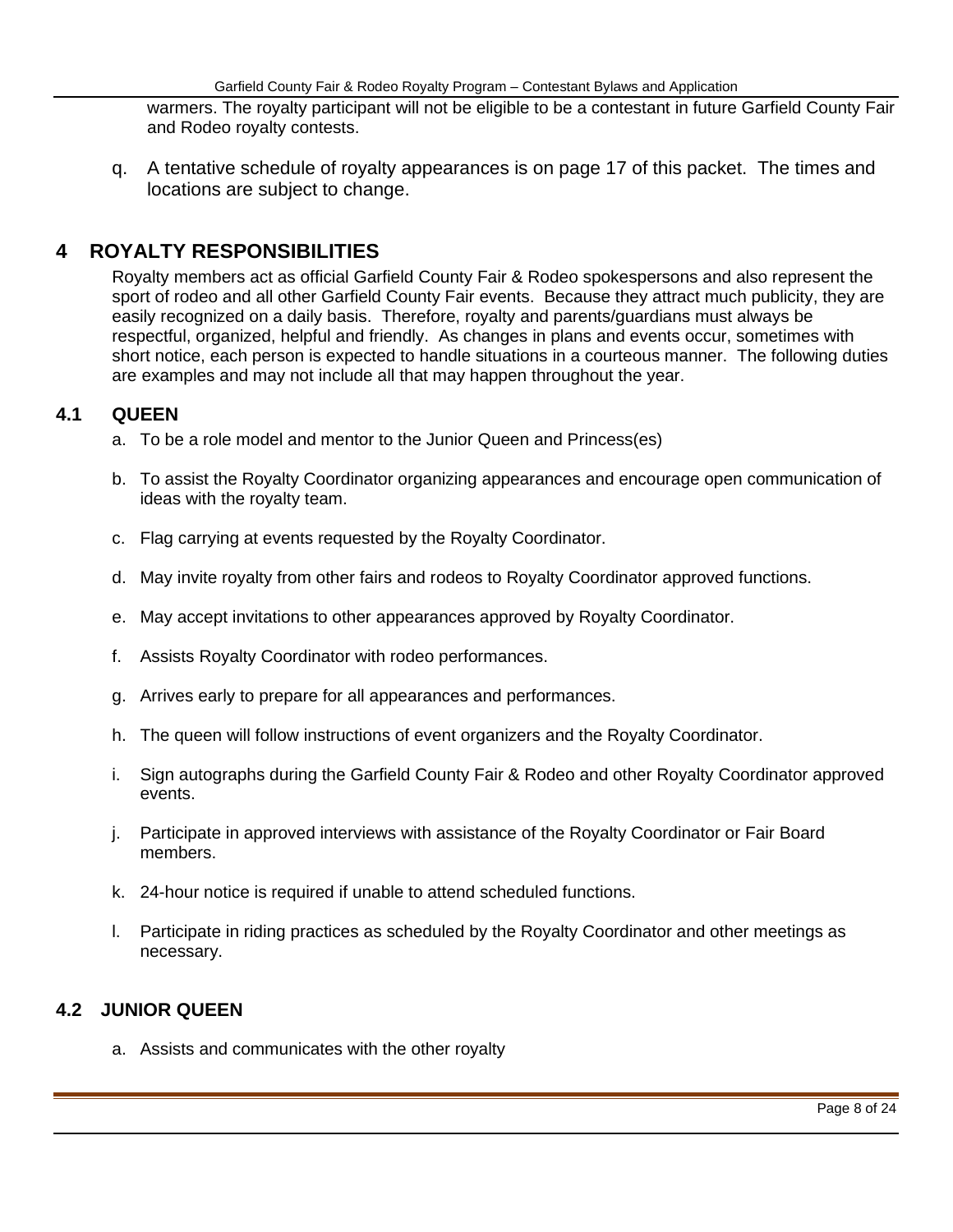- b. Serves in the role of the Queen when, and if, she is unable to attend an event.
- c. Flag carrying at events requested by the Royalty Coordinator.
- d. Helps with most events throughout the fair & rodeo.
- e. Signs autographs during the Garfield County Fair & Rodeo and other Royalty Coordinator approved events.
- f. Assists the Queen and Princess (es) in educating spectators about fair and rodeo events and in answering questions.
- g. Participate in Royalty Coordinator approved interviews as they arise.
- h. Participate in riding practices as scheduled by the Royalty Coordinator and other meetings as necessary.

#### **4.3 PRINCESS(ES)**

- a. Works closely with the other royalty.
- b. Flag carrying at events requested by the Royalty Coordinator.
- c. Helps with most events throughout the fair & rodeo.
- d. Helps the Queen and Junior Queen in educating spectators about fair and rodeo events and in answering questions.
- e. Participate in Royalty Coordinator approved interviews as they arise.
- f. Participate in riding practices as scheduled by the Royalty Coordinator and other meetings as necessary.
- g. Signs autographs during the Garfield County Fair & Rodeo and other Royalty Coordinator approved events.

#### **4.4 ROYALTY COORDINATOR**

- a. Works closely with the Assistant Coordinator(s), Garfield County Fair Board, designated county staff, Queen, Junior Queen, Princess(es) and their parents/guardians.
- b. Royalty Coordinator may not be a parent or guardian of current reigning royalty.
- c. Plans appearances for the royalty. Prepares and sends in all entry forms as required and assists at each rodeo, coordinating all participants for each event.
- d. Plans and organizes photographs, printing of slicks, magazine, and newspaper articles with the Garfield County Fair Staff.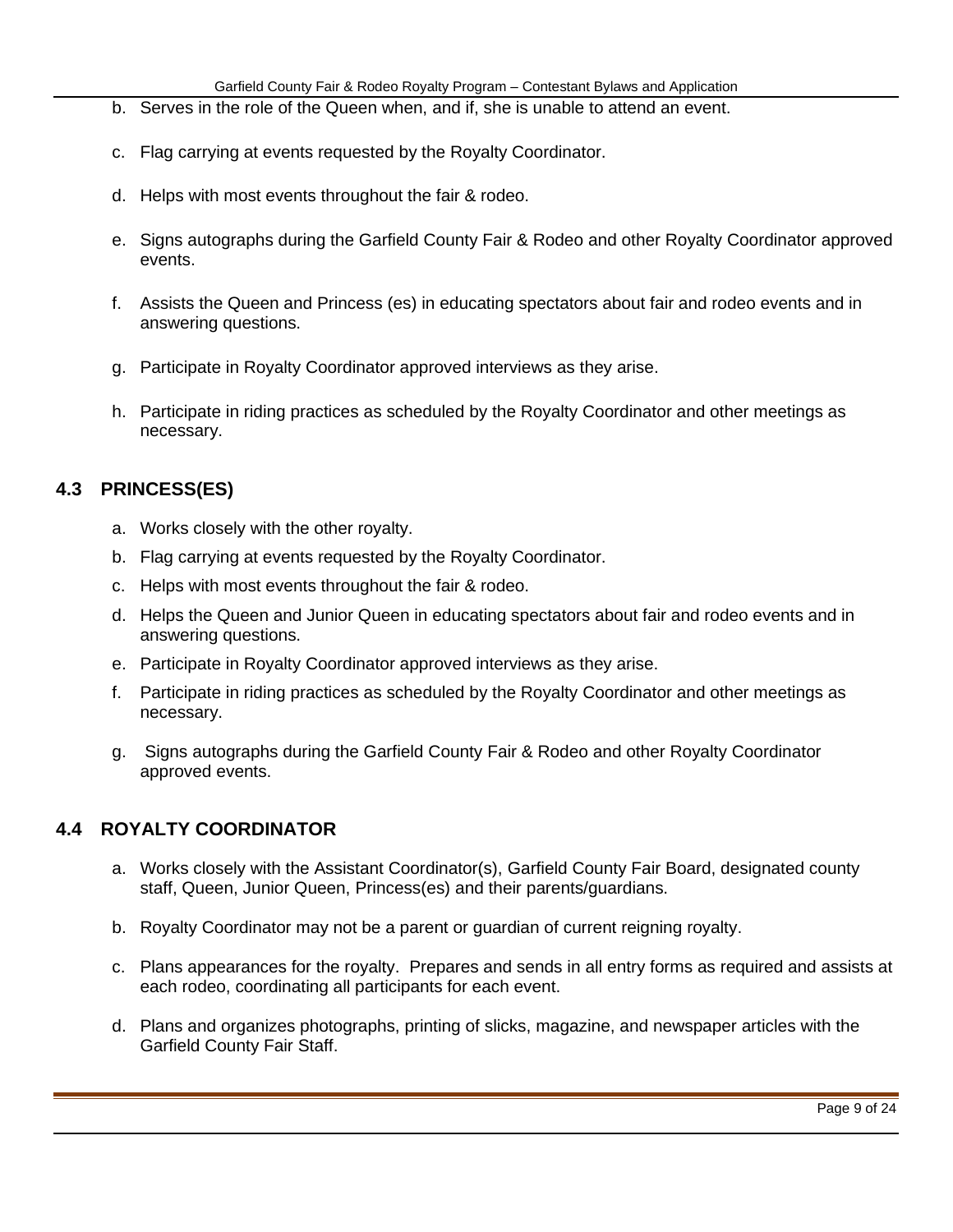- e. Orders clothing, crowns, sashes, and buckles that have been approved by the Fair Board. Will make sure all royalty clothing will be modest and fit properly, with no clothing fitting too tightly or being too large. Royalty Coordinator will be sure that all clothing is adequately cleaned and pressed, and that all accessories worn by royalty are within pre-approved guidelines for all events.
- f. Confirms that all equipment is in good condition at all times and follows up as needed.
- g. Coordinates the royalty contest each year with the Royalty Committee. This includes preparing judge's sheets and scheduling judges required.
- h. Works closely with the Royalty Committee to plan, organize and address situations, questions and/or changes that need to be made in the program. Communicates to Fair Board as needed.
- i. Responsible for reporting any behavior issues to the Fair Board members. These reports will also be documented by the Royalty Coordinator and sent to the Garfield County Fair & Events Staff to keep on record.
- j. Delegates royalty duties as needed.
- k. Coordinates royalty activities with the various Garfield County Fair event leaders to ensure the fair events run smoothly, and that royalty members are prepared to carry out duties efficiently.
- l. Mentor royalty members in public speaking, event behaviors, manners, horsemanship, and proper etiquette, seeking assistance as needed.
- m. Will conduct meetings and riding practices as needed with all royalty.
- n. Coordinate the attendance of one or more royalty member, at Fair Board meetings. This appearance will require a brief report on the past month's royalty calendar of events, meetings, riding practices. This will aid in royalty members' public speaking experience, keep the Fair Board familiar with royalty members, and build the relationships for open communication.
- o. Coordinate the annual "Princess for a Day and Little Buckaroo Day" events with the Royalty Committee. This will include setting the agenda for the day, coordination of responsibilities, communication with the Fair Board and county staff to ensure good marketing and coordination with all other events.

#### **4.5 ROYALTY COORDINATOR ASSISTANT(S)**

- a. Works closely with the Royalty Coordinator, Garfield County Fair Board, designated county staff, Queen, Junior Queen, Princess(es) and their parents/guardians.
- b. Royalty Assistant Coordinator(s) may not be a parent or guardian of current reigning royalty.
- c. Works closely with the Royalty Coordinator and Royalty Committee to plan, organize and address situations, questions and/or changes that need to be made in the program. Communicates to Fair Board as needed.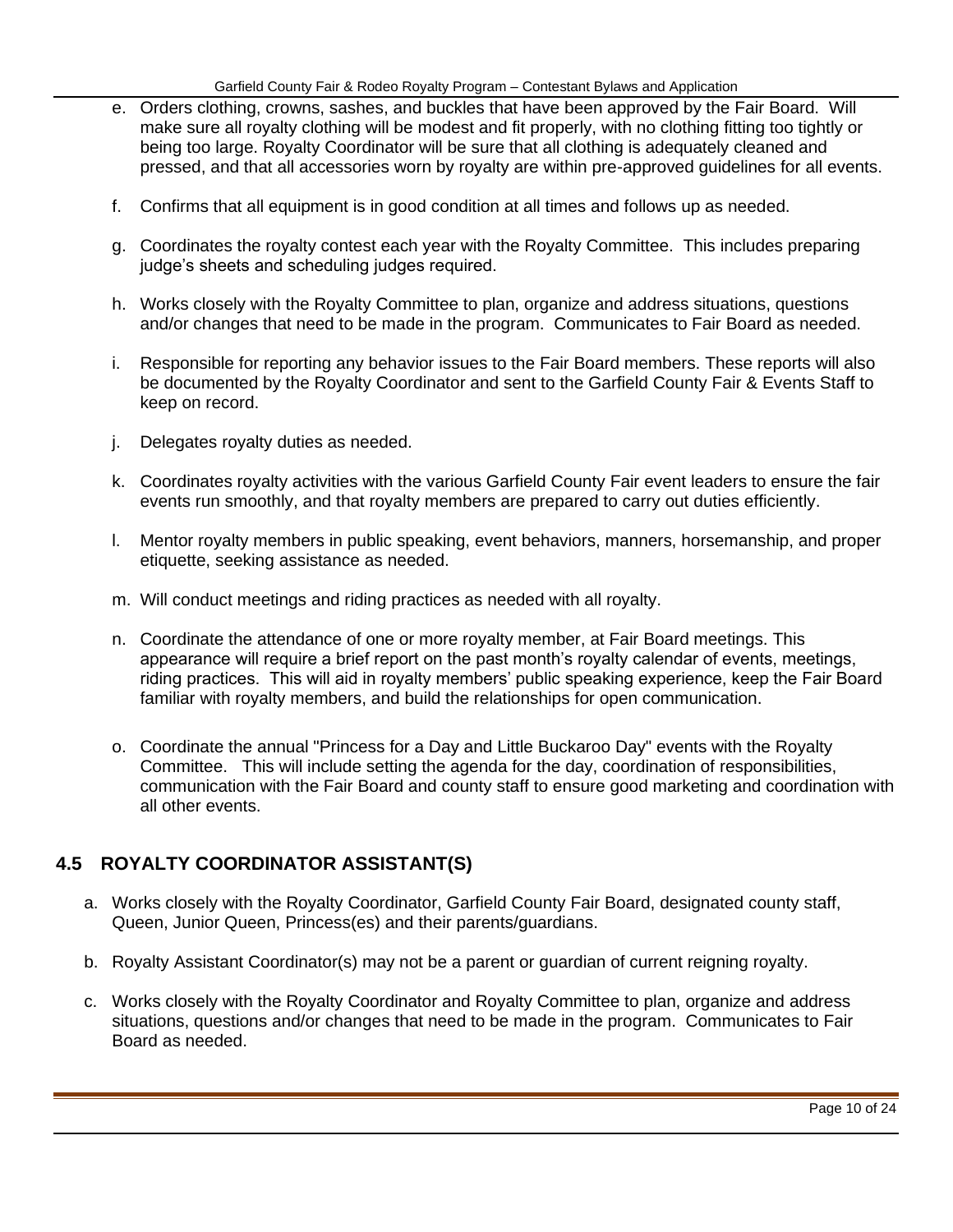d. Responsible for reporting any behavior issues to the Royalty Coordinator and Fair Board members as necessary. These reports will also be documented by the Royalty Coordinator and sent to the Garfield County Fair & Events Coordinator to keep on record.

#### **4.6 PARENTS / GUARDIANS**

- a. Parent(s)/guardian(s) may assist Royalty Coordinator during events as needed.
- b. Siblings or friends are not allowed in the contestant area or arena gates without Royalty Coordinator authorization.
- c. Assists with appearances as requested by the Royalty Coordinator.
- d. Ensures that royalty is early and properly prepared for each appearance.
- e. Responsible for getting their child and horse to each event.

#### **5 ROYALTY EXPECTATIONS**

#### **5.1 GENERAL EXPECTATIONS**

- a. All royalty is expected to be ready to assist with events at the fair and at other functions as requested by the Royalty Coordinator.
- b. Carrying flags is required for each royalty members during the fair. They may be asked to carry flags, among other duties, at other appearances.
- c. A horse, horse tack, and all equipment must be provided by each royalty member.
- d. Royalty members, their parents/guardians, the Royalty Coordinator, or the Royalty Committee are not authorized to make any expenditure on behalf of the royalty program without the written consent of the Fairgrounds & Events Manager. No reimbursement will be made without prior approval from Fairgrounds & Events Manager.

Parent/Guardian Initials: \_\_\_\_\_\_\_\_\_\_\_\_\_\_\_\_\_\_\_\_\_\_\_\_\_Contestant Initials: \_\_\_\_\_\_\_\_\_\_\_\_\_\_\_

#### **5.2 ATTENDANCE**

- a. With the exception of the Garfield County Fair & Rodeo, each royalty member can miss only two of the required appearances. Appearances will be planned by the royalty coordinator. Each family will be notified of planned appearances and changes in the schedule. All appearances must be preapproved by the royalty coordinator.
- b. Royalty will not travel to or from required events with a boyfriend.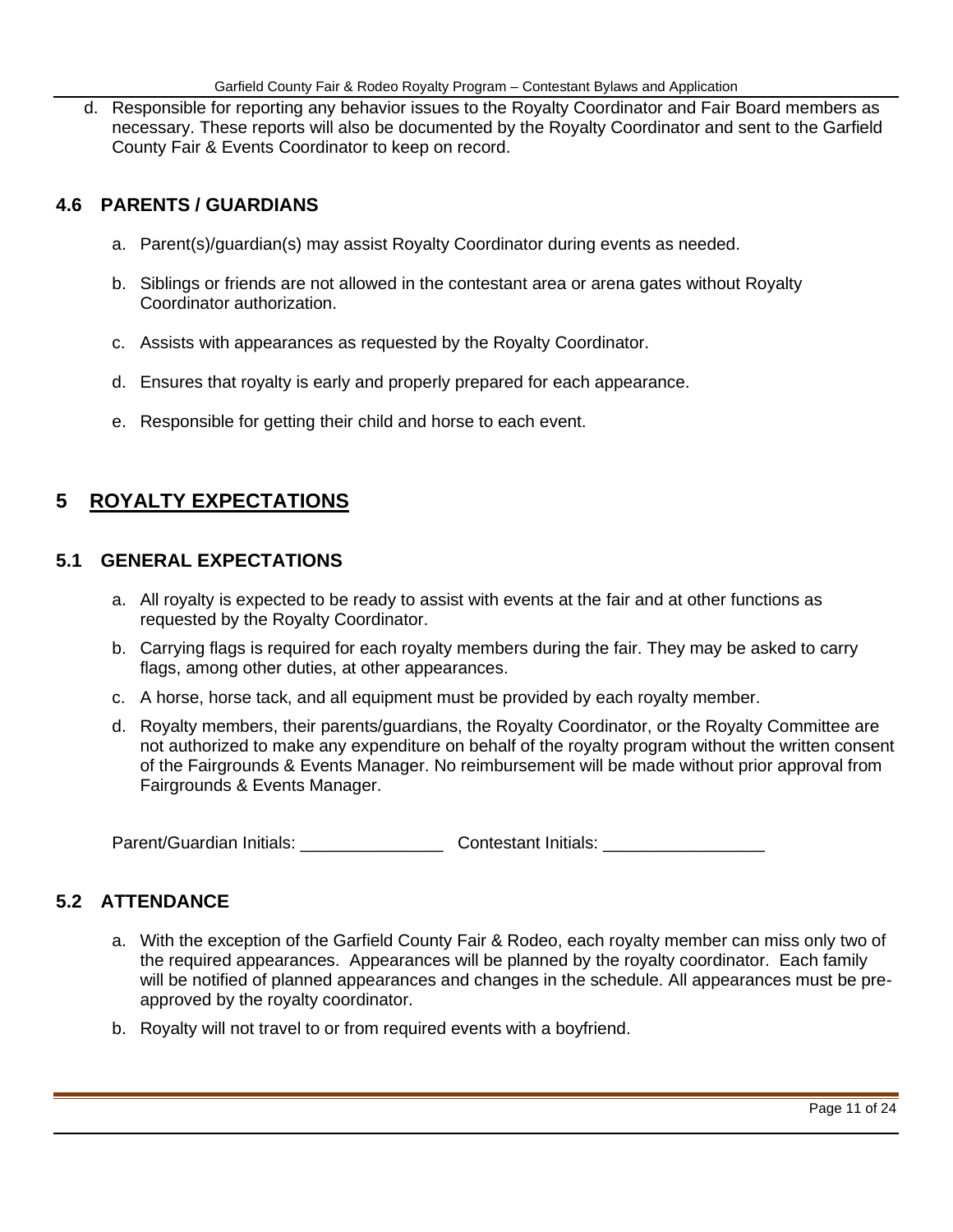- c. The Queen, Junior Queen, and Princess(es) are required to represent the Garfield County Fair & Rodeo in a minimum of six Royalty Coordinator approved events. These can include rodeos, parades or other promotional events. These may be done with or without horses.
- d. All prizes and awards won at parades are the property of Garfield County.
- e. The Queen, Junior Queen, and Princess(es) will be supplied with slicks and other marketing materials to hand out in Garfield County and at other appearances they attend.
- f. The Queen, Junior Queen, and Princess(es) must be willing to be photographed and sign autographs at all appearances throughout the entire year of reign. They shall act as official spokespersons for the Garfield County Fair & Rodeo and must always appear approachable.
- g. Cell phone use must be postponed until after an appearance. Necessary calls or messaging must be done in private and need to be very brief with the Coordinator's knowledge.

Parent/Guardian Initials: \_\_\_\_\_\_\_\_\_\_\_\_\_\_\_\_\_\_\_\_\_\_\_Contestant Initials: \_\_\_\_\_\_\_\_\_\_\_

#### **5.3 APPEARANCE**

- a. Royalty members and horses must be spotless and well-groomed for each appearance. Each girl must always wear her crown, sash and belt buckle to each appearance. She needs to wear stylish western attire that is approved by the Royalty Coordinator, have her hair styled and makeup done appropriate for her age. She must be presentable upon arrival to each appearance.
- b. At each Garfield County Fair event, the royalty may sign autographs at a designated location. They may also do so at other events with permission from the Royalty Coordinator.
- c. Unless otherwise notified, choices of clothing are provided by Fair Board through the Royalty Coordinator. The Queen, Junior Queen and Princess(es) are expected to wear the complete outfits. The Queen, Junior Queen and Princess(es) must purchase their own black boots, black Wrangler jeans, black belt, and black and white hats. All jeans are not to have excessive bling and will be approved by the Royalty Coordinator. Low-rise jeans are not allowed. These items will coordinate with shirts provided by the Fair Board.
- d. To appear more approachable, it is best that royalty members are independent of parents/guardians and friends when making appearances; however, parents/guardians may need to be available for supervision.
- e. No visible body piercings, other than single holes for earrings, or tattoos are allowed. All jewelry and accessories are to be age appropriate and appropriate for horse riding. Necklace and earring pendants are not to exceed 1" in size, and are not to out show the crown, sash or buckle.
- f. By earning the position of Queen, Junior Queen or Princess, royalty may be photographed, interviewed and published in many forms of media.

| Parent/Guardian Initials:<br><b>Contestant Initials:</b> |  |
|----------------------------------------------------------|--|
|----------------------------------------------------------|--|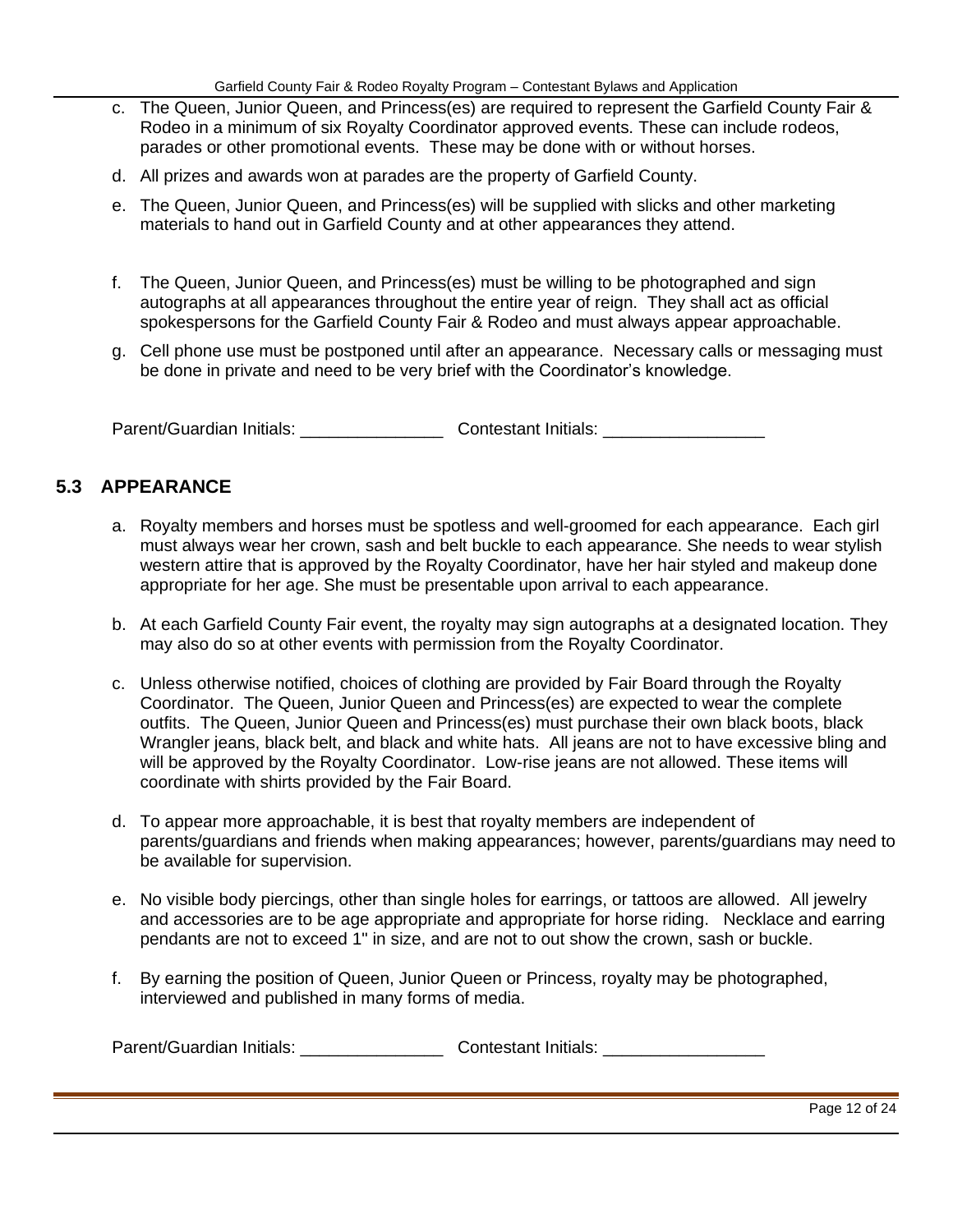#### **5.4 PUBLIC BEHAVIORS FOR ROYALTY, FAMILIES & COORDINATOR**

a. Each member must always be on her best behavior while holding these titles. People recognize royalty wherever they are at any time of day. Whether in royalty attire or at school or public functions, royalty members need to dress appropriately.

Parent/Guardian Initials: \_\_\_\_\_\_\_\_\_\_\_\_\_\_\_\_\_\_\_\_\_Contestant Initials: \_\_\_\_\_\_\_\_\_\_\_\_

b. No swearing, smoking, drinking of alcohol, or use of any tobacco products**,** marijuana, or illegal drugs, with or without royalty attire, during your royalty reign while representing the Garfield County Fair & Rodeo. Failure to comply with this rule may result in relinquishment of title at the discretion of the Garfield County Fair Board.

Parent/Guardian Initials: <br>
Contestant Initials: <br>
Contestant Initials:

c. As a representative of the Garfield County Fair & Rodeo, all royalty shall dress appropriately in Western attire with crown, sash and buckle at all required appearances and events. The royalty member and her horse shall be neat and well groomed. Inappropriate attire and/or grooming will be immediately corrected if required by the Royalty Coordinator and/or Fair Board.

Parent/Guardian Initials: \_\_\_\_\_\_\_\_\_\_\_\_\_\_\_\_\_\_\_\_\_\_\_ Contestant Initials: \_\_\_\_\_\_\_\_\_\_\_\_\_\_\_

d. Fighting, loud, disruptive, and other inappropriate language and behavior, while representing the Garfield County Fair & Rodeo, will not be tolerated and may result in relinquishment of title at the discretion of the Fair Board.

Parent/Guardian Initials: Contestant Initials: Contestant Initials:

e. The royalty will refrain from any public display of affection with a significant other. This includes, but is not limited to kissing, handholding, and sitting on laps.

Parent/Guardian Initials: <br>
Contestant Initials: <br>
Contestant Initials: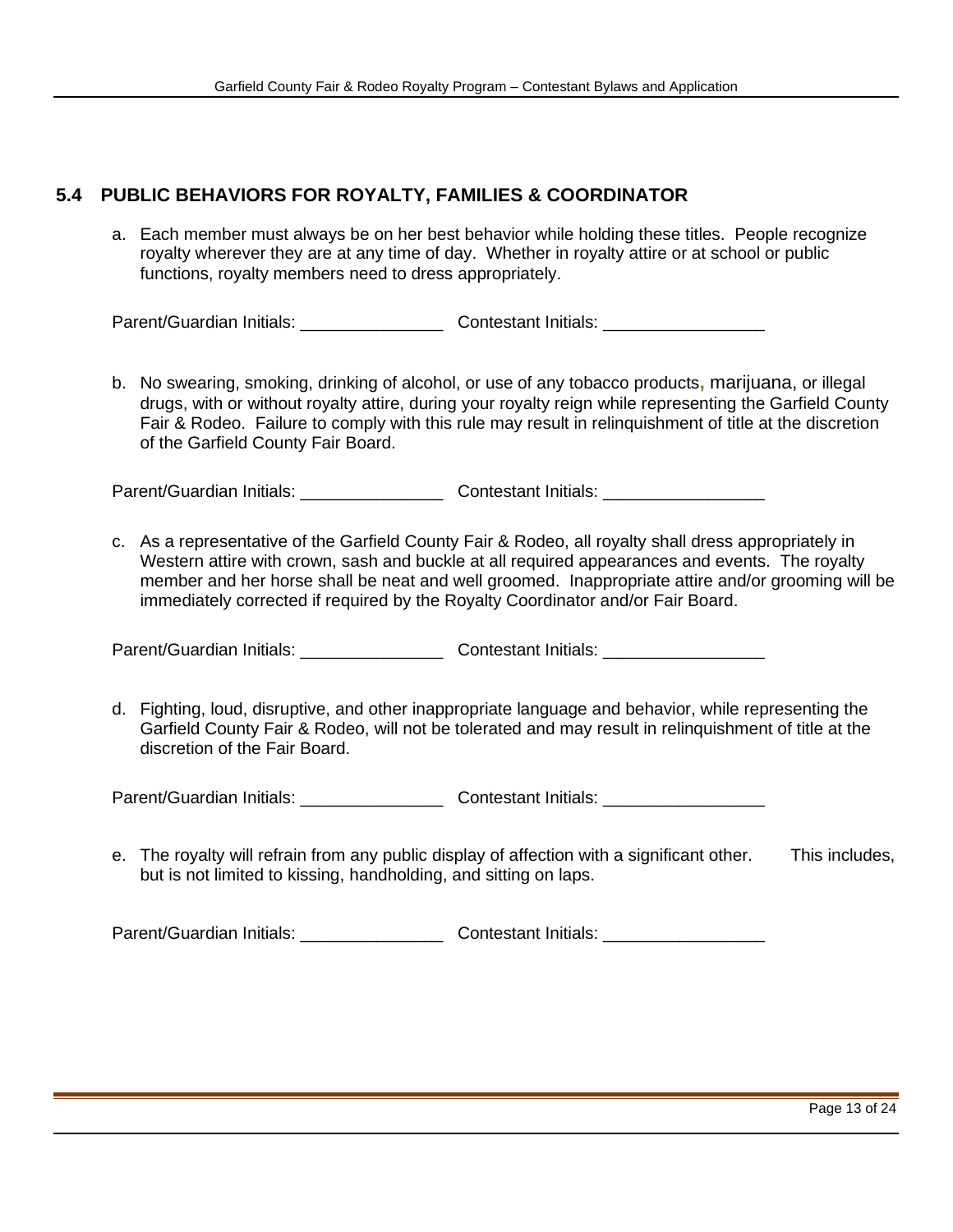#### **5.5 ON-LINE BEHAVIOR**

• Online behavior cannot contain any material that exploits or compromises the expectations of the Garfield County Fair & Rodeo royalty titles. This includes: electronic social media, Facebook, twitter, My Space, email, phone and all other means of communication. Any inappropriate postings will be asked to be removed. Reoccurrences of inappropriate postings may result in relinquishment of the royalty title at the discretion of the Garfield County Fair Board.

Parent/Guardian Initials: \_\_\_\_\_\_\_\_\_\_\_\_\_\_\_\_\_\_\_\_\_Contestant Initials: \_\_\_\_\_\_\_\_\_\_\_\_

#### **5.6 TIMELINESS**

• Royalty is required to be early (dressed and saddled a minimum of 30 minutes prior) to each appearance wearing the required garments.

Parent/Guardian Initials: \_\_\_\_\_\_\_\_\_\_\_\_\_\_\_\_\_\_\_\_\_\_\_\_Contestant Initials: \_\_\_\_\_\_\_\_\_\_

#### **5.7 GRATITUDE**

• Royalty is expected to write thank you notes when and to whom it is necessary within one week of the event occurrence as required by the Royalty Coordinator.

Parent/Guardian Initials: \_\_\_\_\_\_\_\_\_\_\_\_\_\_\_\_\_\_\_\_ Contestant Initials: \_\_\_\_\_\_\_\_\_\_\_\_

#### **5.8 KNOWLEDGE**

• Be familiar with the Garfield County Fair & Rodeo events. Each person needs to be able to explain basic information about events, rules and equipment so she can explain it to a stranger/spectator. She must also know about the town and attractions and current events. Refer to the included Topics and Study Guide on page 17.

Parent/Guardian Initials: <br>
Contestant Initials: <br>
Contestant Initials:

#### **5.9 MOUNT**

• Royalty members must ride a suitable mount. No studs will be allowed. The rider must always demonstrate control in any situation. Rider must be able to control their horse one-handed. If there is any doubt about the suitability of the horse or the rider's ability to control it, the Royalty Coordinator has authority to dismiss the horse temporarily or permanently if necessary. If this occurs, there will be a verbal notice by the Royalty Coordinator followed up by a written notice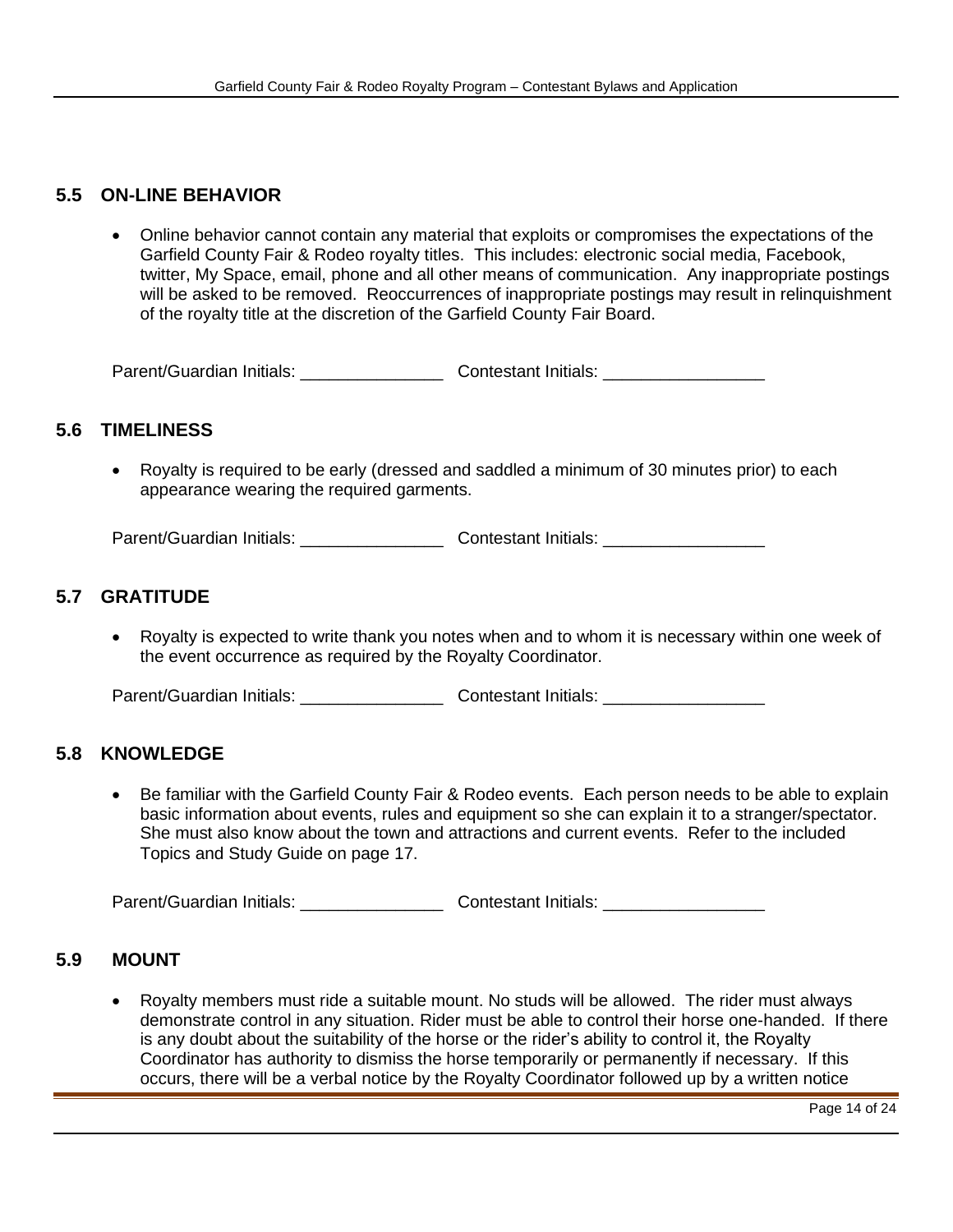signed by the Royalty Coordinator, royalty member, and parents(s)/guardian(s). Horse, tack and equipment must always be in good repair and safe. This is at the discretion of the Royalty Coordinator.

Parent/Guardian Initials: example and contestant Initials:  $\blacksquare$ 

#### **5.10 RODEO COMPETITION**

- Royalty members are allowed to compete in rodeo competitions, other than the Garfield County Fair & Rodeo and as long as the competition does not interfere with their royalty duties.
- Royalty members and their mounts, are not allowed to wear any part of the Garfield County Royalty attire while they are competing.

Parent/Guardian Initials: \_\_\_\_\_\_\_\_\_\_\_\_\_\_\_\_\_\_\_\_\_Contestant Initials: \_\_\_\_\_\_\_\_\_\_\_\_

#### **6 SCHOLARSHIP AND FUNDRAISING**

#### **6.1 SCHOLARSHIP**

- The outgoing queen may be awarded a scholarship from the Clough Family Estate that can be applied to any form of further education. Funds will be awarded by the family estate upon receiving appropriate information for the scholarship winner from the Fair Coordinator. The scholarship award will be sent directly to the school chosen. The individual must be enrolled in an accredited school to receive funds.
- Royalty Participants are allowed to solicit donations only for the Garfield County Fair & Rodeo Royalty Scholarship Fund, which is administrated by the 2 Rivers Community Foundation, a Colorado non-profit corporation. Donors must fill out the Royalty Scholarship Fund Donation Form, provided by the Garfield County Fair & Events Coordinator or on line at [http://garfieldcountyfair.com/royalty.](http://garfieldcountyfair.com/royalty) Donations can also be made online at [http://www.2rcf.org/?page\\_id=729.](http://www.2rcf.org/?page_id=729)
- A maximum scholarship of \$1,000 may be awarded from the 2 Rivers Community Foundation Garfield County Fair & Rodeo Royalty Scholarship Fund. Donations must be received by July 31<sup>st</sup> of the year of reign. An application must be submitted to the scholarship committee, consisting of current Fair Board members, the Royalty Coordinator and a member from the 2 Rivers Community Foundation board. The scholarship committee will make recommendations and final approval will be granted by the 2 Rivers Community Foundation Board. Eligible applicants are current or immediate past royalty members, who are sophomore level to first year (freshman) in in college. Scholarships will be awarded for attending an accredited school or certificate program in an accredited school. Former royalty must be in good standing in the community, to be determined by the Fair Board.
- The maximum scholarship award each year is \$2,500 total per individual from both scholarship funds (2 Rivers Community Foundation and Clough Family Estate). A scholarship award must be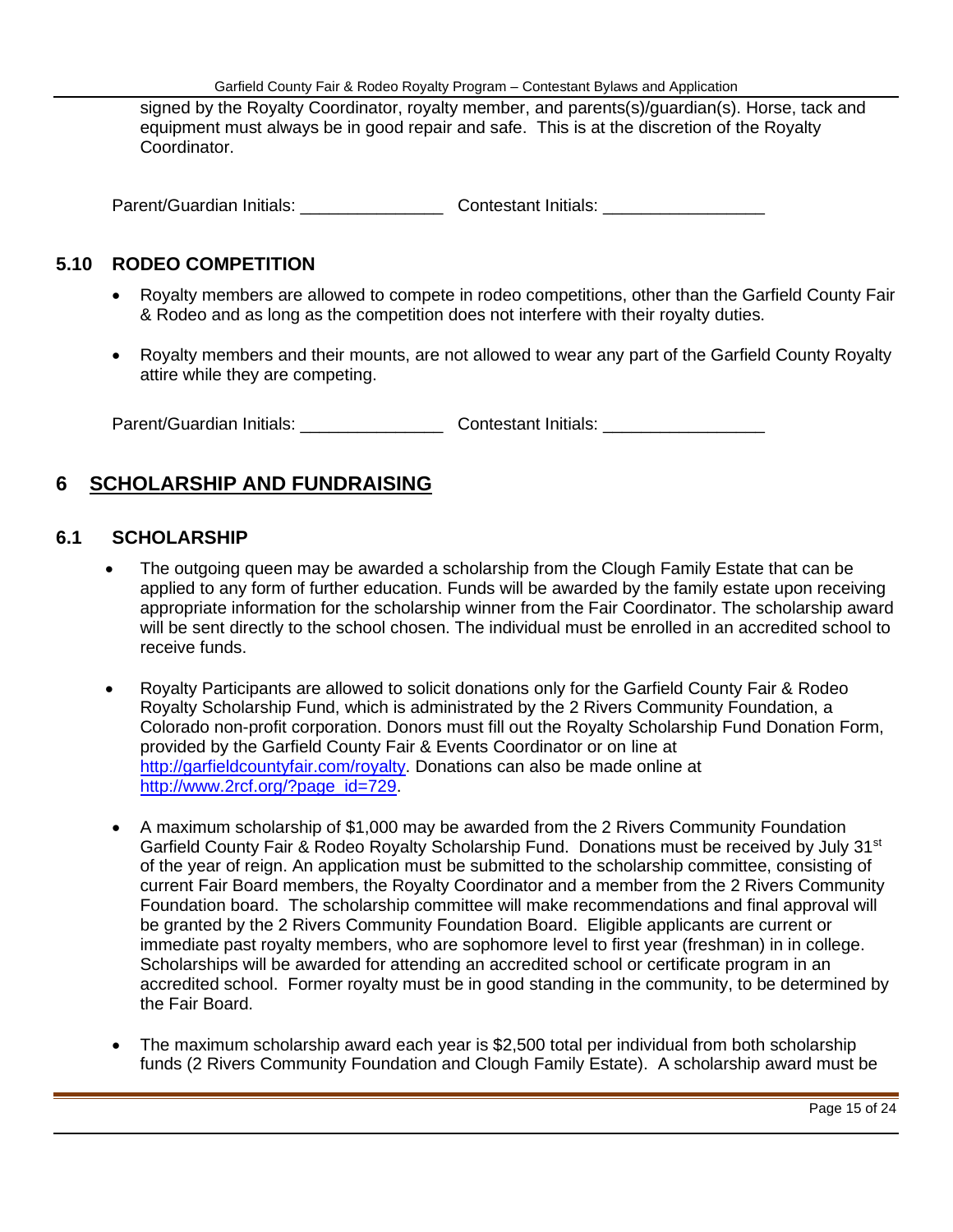used within 18 months of high school graduation, otherwise the scholarship award is forfeited. Funds will be awarded in the name of the recipient and will be sent directly to the school.

- Funds may be awarded based on performance in the following areas:
	- Horsemanship
	- Royalty Appearance Attendance
	- Royalty Meeting Attendance
	- Public Speaking
	- Congeniality
	- Community Service

#### **6.2 FUNDRAISING**

- The Royalty Program is funded as part of the Garfield County Fair and Rodeo budget within the Garfield County Community Events Fund. Budgeted expenses of the Royalty Program are the responsibility of Garfield County. Royalty participants may raise funds for the Royalty Program only as described in this section. Expenses beyond budgeted expenses are the responsibility of individual participants.
- Royalty participants may fundraise for the Royalty Program in the following approved activities or other fundraising activities as approved by the Fair Board.
	- o Garfield County Royalty Clinic
	- o Garfield County Fair Princess for a Day & Lil' Buckaroos
- No royalty participant or parent shall solicit sponsorships or participate in any kind or type of fundraising except as described herein.
- All checks shall be made out to the Garfield County Treasurer.

Parent/Guardian Initials: <br>
Contestant Initials: <br>
Contestant Initials:

#### **Royalty members and parent / guardians must follow the rules provided in these Bylaws**

\_\_\_\_\_\_\_\_\_\_\_\_\_\_\_\_\_\_\_\_\_\_\_\_\_\_\_\_\_\_\_\_\_\_\_\_\_\_\_\_\_\_\_\_\_\_\_\_\_\_\_\_\_\_\_\_\_\_\_\_\_\_\_\_\_\_\_\_\_\_\_\_\_\_\_\_\_\_\_\_\_\_\_\_\_\_\_\_

\_\_\_\_\_\_\_\_\_\_\_\_\_\_\_\_\_\_\_\_\_\_\_\_\_\_\_\_\_\_\_\_\_\_\_\_\_\_\_\_\_\_\_\_\_\_\_\_\_\_\_\_\_\_\_\_\_\_\_\_\_\_\_\_\_\_\_\_\_\_\_\_\_\_\_\_\_\_\_\_\_\_\_\_\_\_\_\_

#### **Failure to do so can result in revocation of the title and forfeit of all awards as determined by the Fair Board.**

Applicant Signature Date Applicant Signature Date

Parent/Guardian Signature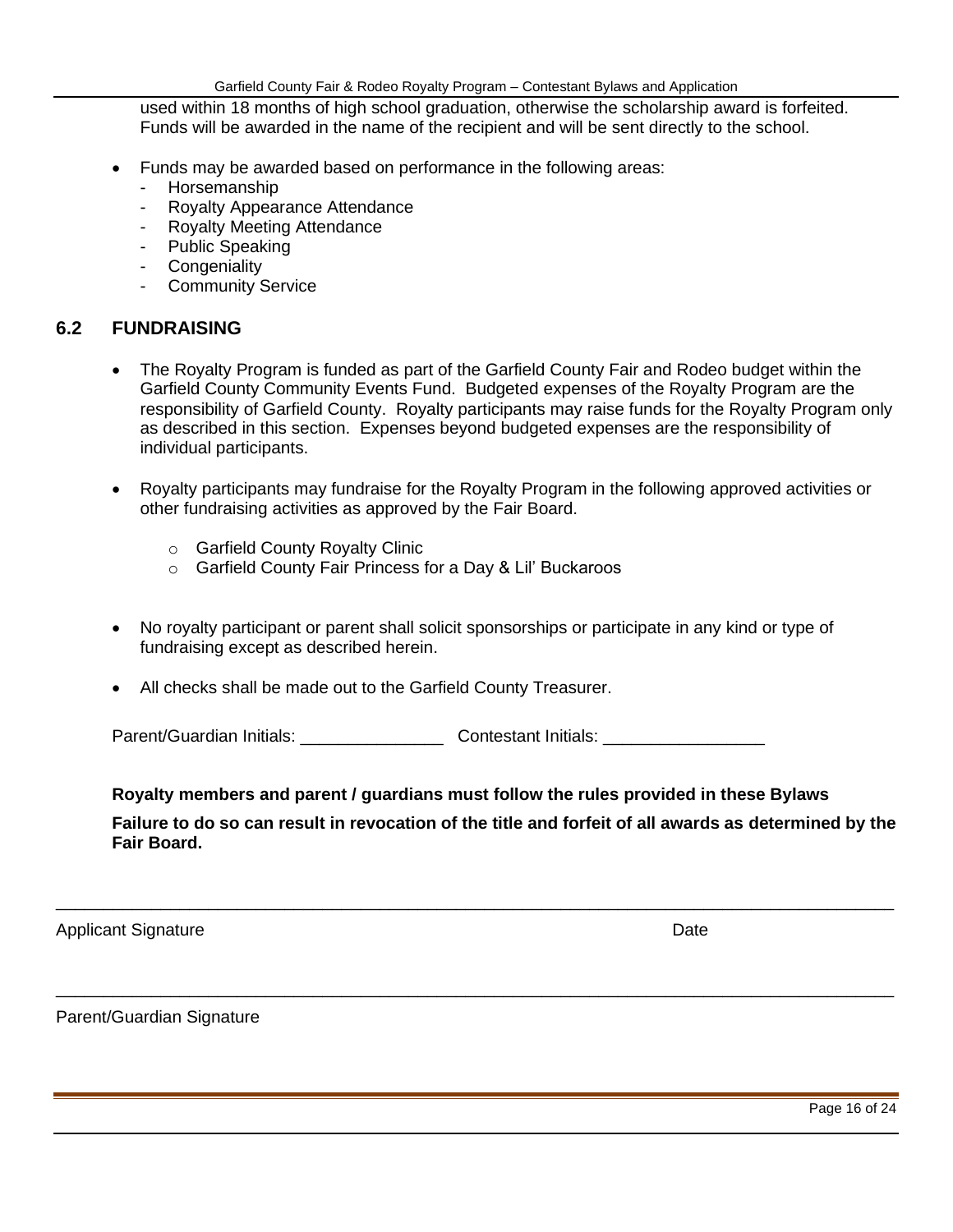#### **Tentative Schedule of Appearances**

*Subject to Change - Appearances may be added or cancelled with short notice*

| <b>Riding Practices &amp; meetings</b>                             | Days TBA       | GarCo Fairgrounds       |
|--------------------------------------------------------------------|----------------|-------------------------|
| Ranch Roping                                                       | September      | Carbondale              |
| <b>Burning Mountain Parade</b>                                     | September      | <b>New Castle</b>       |
| <b>CPRA Finals</b>                                                 | September      | <b>TBD</b>              |
| Rally in the Valley                                                | September      | <b>Glenwood Springs</b> |
| Potato Days                                                        | October        | Carbondale              |
| <b>Western Slope Royalty Clinic</b>                                | October        | <b>TBD</b>              |
| <b>CAFS Royalty Clinic</b><br>(Colorado Assoc. of Fairs and Shows) | November       | Colorado Springs        |
| Rifle Hometown Holidays Parade                                     | December       | Rifle                   |
| Holy Cross Cattlemen's Banquet                                     | January        | Glenwood Springs/Rifle  |
| <b>National Western Stock Show</b>                                 | January        | Denver                  |
| Horse Expo                                                         | March          | Denver                  |
| Strawberry Days Parade - expected                                  | June           | <b>Glenwood Springs</b> |
| Beaver Creek Rodeo - recommended                                   | <b>TBA</b>     | Avon                    |
| Eagle County Fair & Rodeo - recommended                            | July           | Eagle                   |
| Carbondale Rodeo                                                   | TBA, Thursdays | Carbondale              |
| Range Call Parade - recommended                                    | July           | Meeker                  |
| <b>Cheyenne Frontier Day</b>                                       | July           | Cheyenne, WY            |
| Silt Heyday Parade - recommended                                   | July           | Silt                    |
| <b>Grand Valley Days Rodeo</b>                                     | July           | Parachute               |
| Princess for a Day/Lil' Buckaroo - expected                        | July           | Fairgrounds             |
| Garfield County Fair & Rodeo - expected                            | August         | Fairgrounds             |
| Garfield County Royalty Contest - expected                         | September      | Fairgrounds             |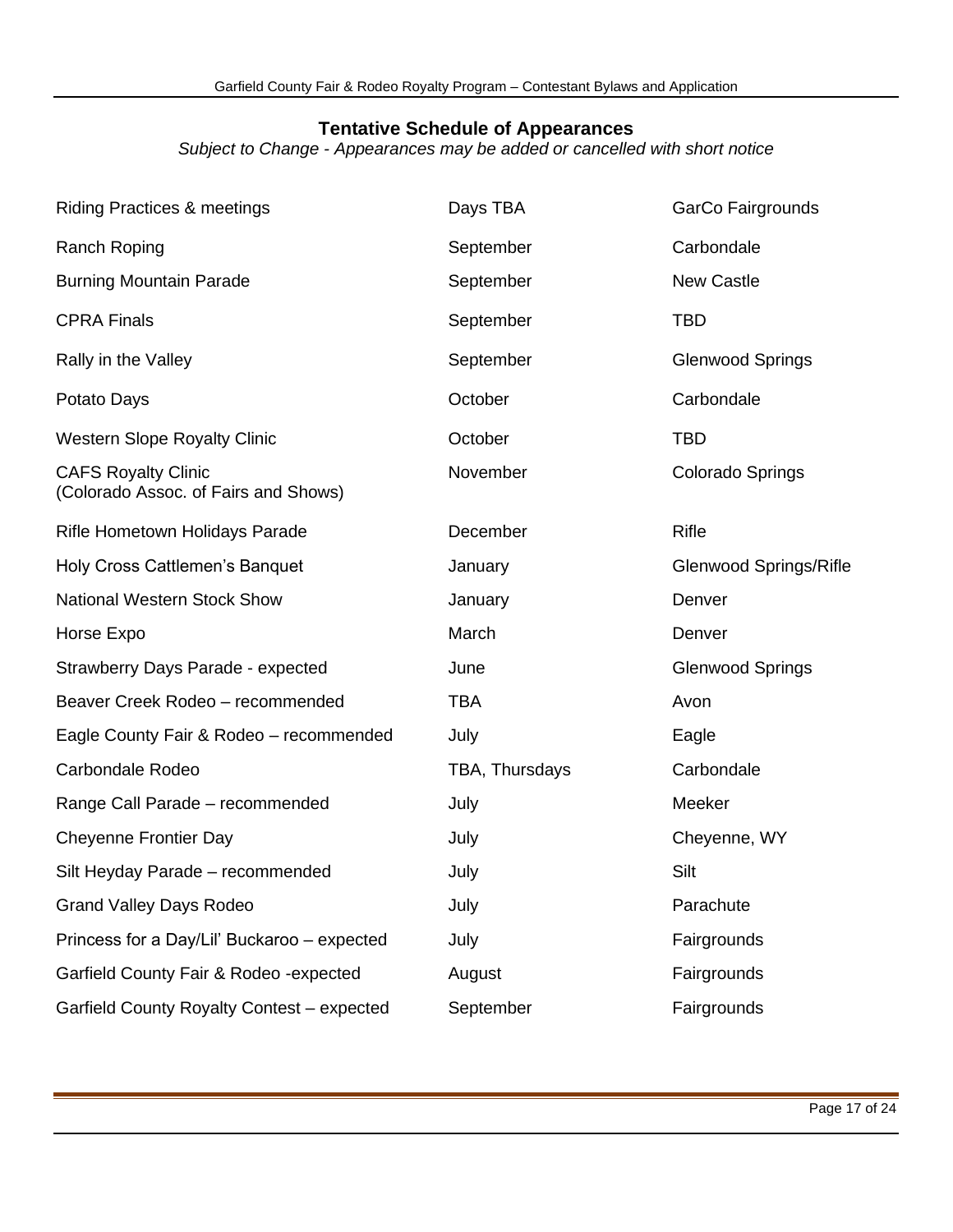

# **Royalty Contestant Application**

Please complete the following Application:

- Initialed
- Signed and Dated
- Include all necessary essay, picture(s) and required Identification.
- Please type or print your answers legibly to avoid penalty.
- Please hand deliver or mail required forms to:
	- o Garfield County Fairgrounds & Events Manager
	- o 1001 Railroad Ave., Rifle, CO, 81650
	- o Must be received by September 11, 2021.
- Late or incomplete applications are not accepted
- If you have questions about this application, please contact:
	- o Garfield County Fairgrounds & Events Manager (970) 945-1377 Ex: 4002
		- cevans@garfield-county.com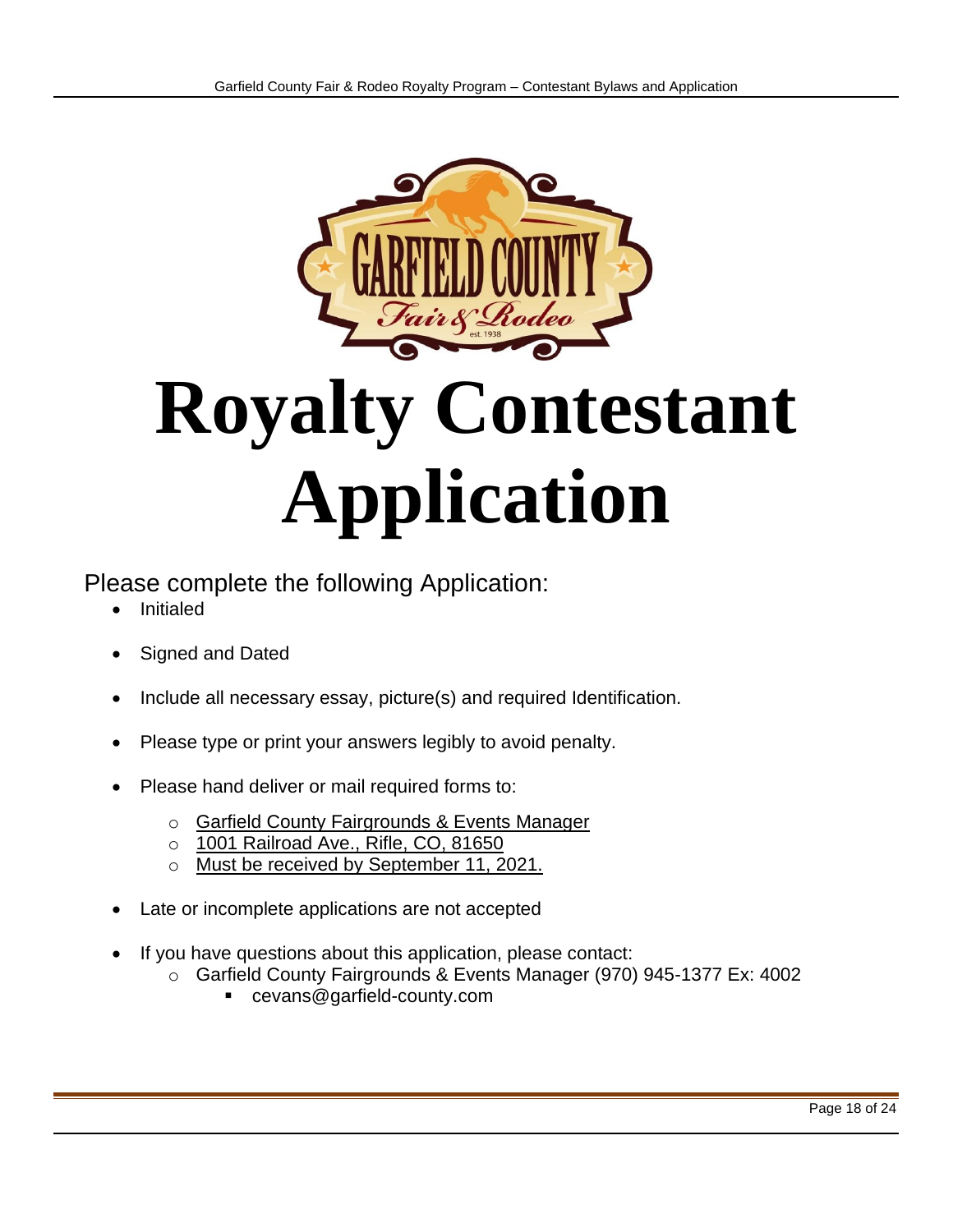

# Garfield County Fair & Rodeo Royalty Application General Information

# Contestant Information

| <b>First Name</b>                                                             | Middle Name                                                                                                          |                                       | Last Name                                                                                                                                                                                                                      |
|-------------------------------------------------------------------------------|----------------------------------------------------------------------------------------------------------------------|---------------------------------------|--------------------------------------------------------------------------------------------------------------------------------------------------------------------------------------------------------------------------------|
| Date of Birth                                                                 |                                                                                                                      |                                       | Age as of January 1 (This Year)                                                                                                                                                                                                |
| Mailing Address: Street or P. O. Box                                          | City                                                                                                                 | Zip Code                              |                                                                                                                                                                                                                                |
| Home Address: (If Different Than Mailing)                                     | <b>Street City</b>                                                                                                   | Zip Code                              |                                                                                                                                                                                                                                |
| <b>Email Address</b>                                                          |                                                                                                                      |                                       |                                                                                                                                                                                                                                |
| <b>Contestant Cell Phone Number:</b>                                          |                                                                                                                      |                                       |                                                                                                                                                                                                                                |
| <b>Contestant Home Phone Number:</b>                                          | <u> 2000 - Jan James James James James James James James James James James James James James James James James J</u> |                                       |                                                                                                                                                                                                                                |
| Do you communicate through text? _____ Do you communicate through email? ____ |                                                                                                                      |                                       |                                                                                                                                                                                                                                |
|                                                                               |                                                                                                                      |                                       | Grade: Canadian Control Control Control Control Control Control Control Control Control Control Control Control Control Control Control Control Control Control Control Control Control Control Control Control Control Contro |
| Shirt Size: Adult Size __________________________                             |                                                                                                                      | Child Size __________________________ |                                                                                                                                                                                                                                |
| Hobbies:                                                                      |                                                                                                                      |                                       |                                                                                                                                                                                                                                |
| <b>Honors or Awards:</b>                                                      |                                                                                                                      |                                       |                                                                                                                                                                                                                                |
|                                                                               |                                                                                                                      |                                       |                                                                                                                                                                                                                                |
|                                                                               |                                                                                                                      |                                       | Page 19 of 24                                                                                                                                                                                                                  |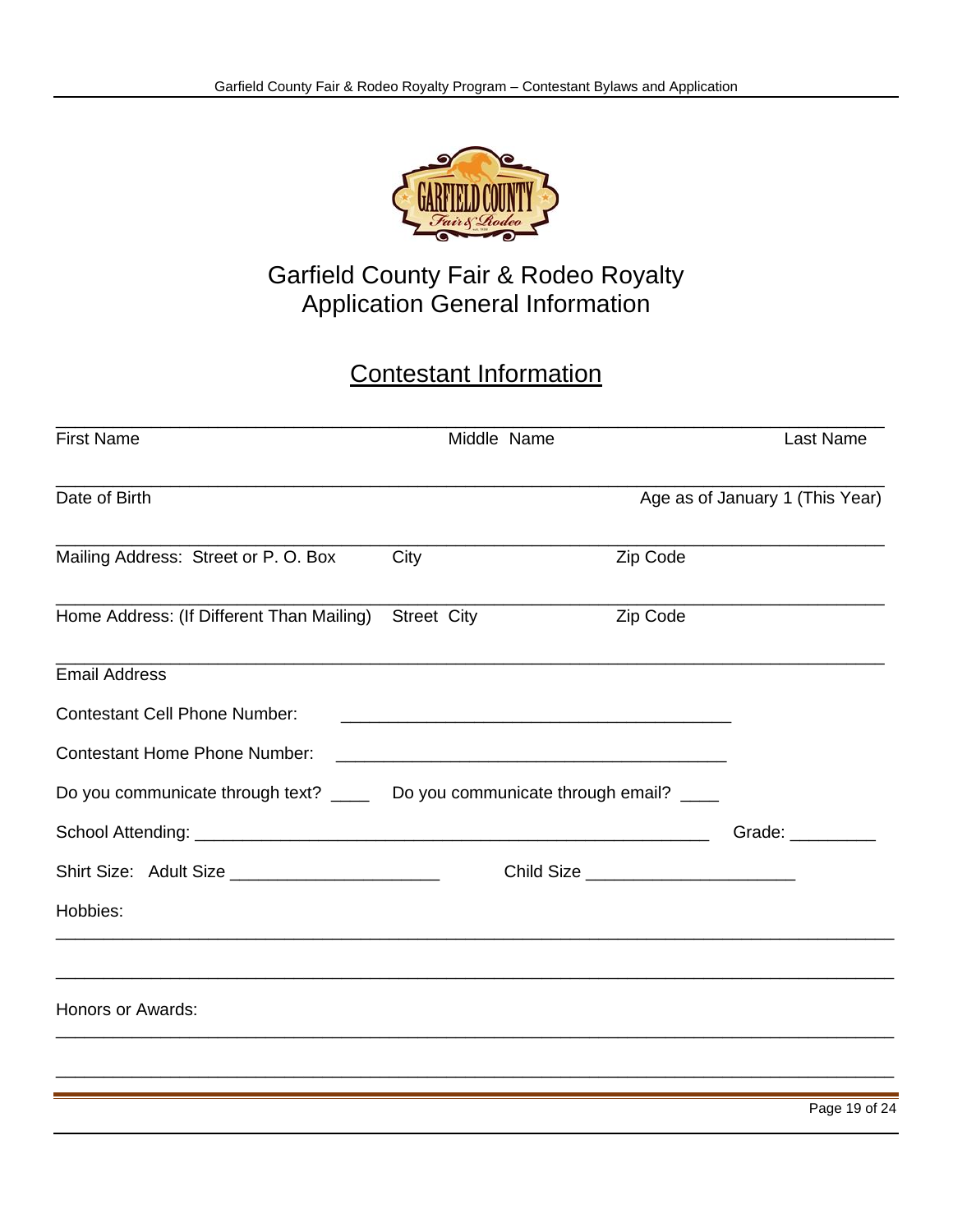\_\_\_\_\_\_\_\_\_\_\_\_\_\_\_\_\_\_\_\_\_\_\_\_\_\_\_\_\_\_\_\_\_\_\_\_\_\_\_\_\_\_\_\_\_\_\_\_\_\_\_\_\_\_\_\_\_\_\_\_\_\_\_\_\_\_\_\_\_\_\_\_\_\_\_\_\_\_\_\_\_\_\_\_\_\_\_\_

\_\_\_\_\_\_\_\_\_\_\_\_\_\_\_\_\_\_\_\_\_\_\_\_\_\_\_\_\_\_\_\_\_\_\_\_\_\_\_\_\_\_\_\_\_\_\_\_\_\_\_\_\_\_\_\_\_\_\_\_\_\_\_\_\_\_\_\_\_\_\_\_\_\_\_\_\_\_\_\_\_\_\_\_\_\_\_\_

\_\_\_\_\_\_\_\_\_\_\_\_\_\_\_\_\_\_\_\_\_\_\_\_\_\_\_\_\_\_\_\_\_\_\_\_\_\_\_\_\_\_\_\_\_\_\_\_\_\_\_\_\_\_\_\_\_\_\_\_\_\_\_\_\_\_\_\_\_\_\_\_\_\_\_\_\_\_\_\_\_\_\_\_\_\_\_\_

\_\_\_\_\_\_\_\_\_\_\_\_\_\_\_\_\_\_\_\_\_\_\_\_\_\_\_\_\_\_\_\_\_\_\_\_\_\_\_\_\_\_\_\_\_\_\_\_\_\_\_\_\_\_\_\_\_\_\_\_\_\_\_\_\_\_\_\_\_\_\_\_\_\_\_\_\_\_\_\_\_\_\_\_\_\_\_\_

\_\_\_\_\_\_\_\_\_\_\_\_\_\_\_\_\_\_\_\_\_\_\_\_\_\_\_\_\_\_\_\_\_\_\_\_\_\_\_\_\_\_\_\_\_\_\_\_\_\_\_\_\_\_\_\_\_\_\_\_\_\_\_\_\_\_\_\_\_\_\_\_\_\_\_\_\_\_\_\_\_\_\_\_\_\_\_\_

Experience with rodeo, horses, showing, etc.:

Royalty experience with dates and positions held:

Have you ever had any disciplinary warnings while holding a Royalty title? If so, please explain:

By signing below, I agree to the following:

In consideration of my application being accepted, I hereby for myself, my executor, administrators and assignees, agree to abide, and that they shall abide, by all rules and regulations as described in these Bylaws and Contestant Application pertaining to the Garfield County Fair & Rodeo Contest. I HAVE READ, UNDERSTAND, AND AGREED TO THE RELEASE AND WAIVER OF LIABILITY AND ASSUMPTION OF RISK AGREEMENT **AND ALL ROYALTY BYLAWS**.

I certify that I know the rules of the aforementioned Royalty Program and agree to abide by them. The undersigned has read the foregoing carefully, have had an opportunity to seek any desired clarification, and agree to these terms and conditions of participation.

| <b>Applicant Signature</b> | Date |
|----------------------------|------|
|                            |      |
| Parent/Guardian Signature  | Date |
| Parent/Guardian Signature  | Date |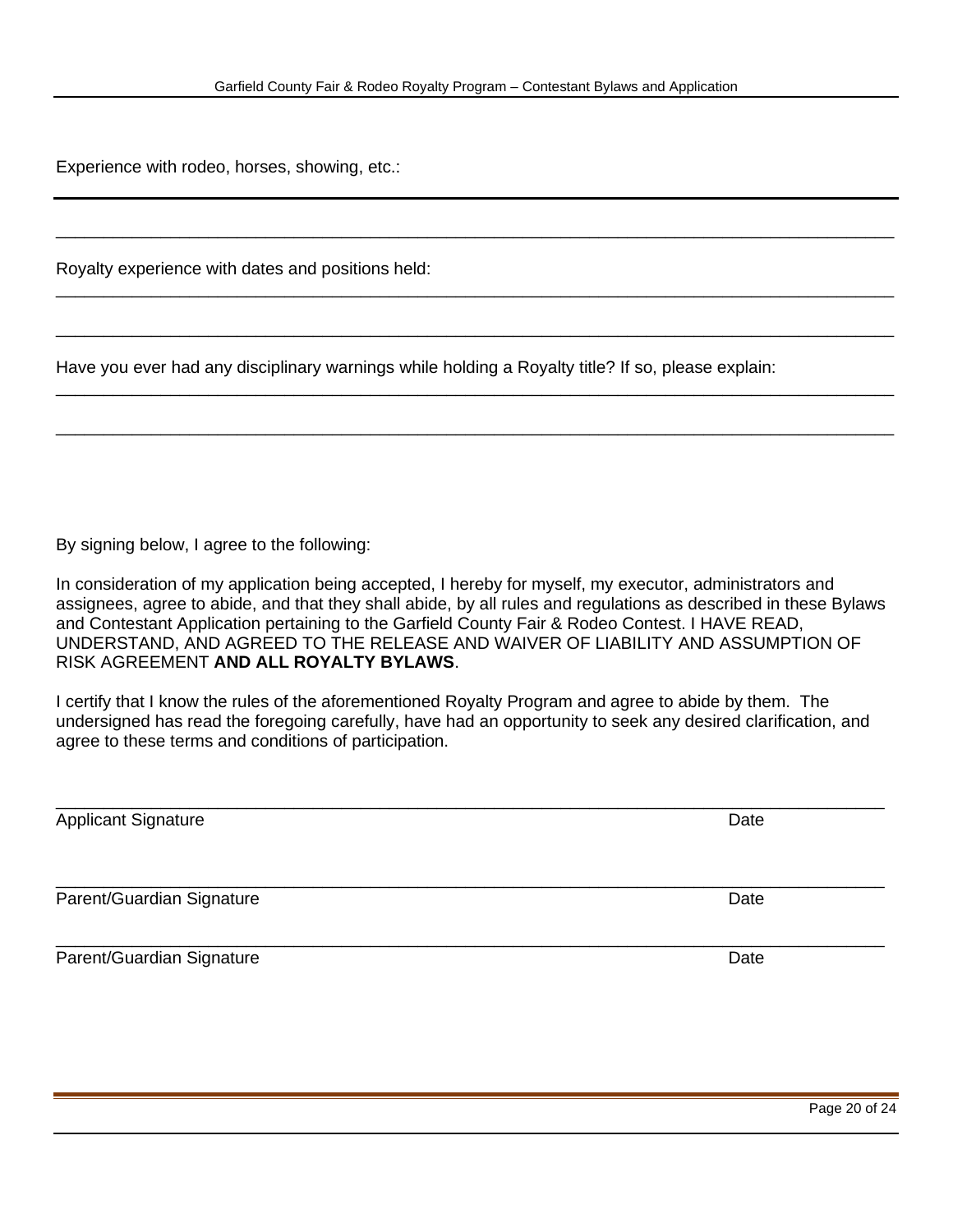# Parent/Guardian Information

| Parent/Guardian   | <b>First Name</b>                        | Last Name                                               |  |
|-------------------|------------------------------------------|---------------------------------------------------------|--|
|                   | Parent/Guardian - Home Phone Number      |                                                         |  |
|                   | Parent/Guardian - Cell Phone Number      |                                                         |  |
| Parent/Guardian - | Email                                    |                                                         |  |
|                   | Do you communicate through text? _______ | Do you communicate through email? _______               |  |
|                   |                                          |                                                         |  |
|                   |                                          |                                                         |  |
|                   |                                          |                                                         |  |
| Parent/Guardian   | <b>First Name</b>                        | Last Name                                               |  |
|                   |                                          | <u> 1980 - Johann John Stone, mars et al. (b. 1980)</u> |  |
|                   | Parent/Guardian - Home Phone Number      |                                                         |  |
| Parent/Guardian - | <b>Cell Phone Number</b>                 |                                                         |  |
| Parent/Guardian - | Email                                    |                                                         |  |
|                   | Do you communicate through text? _______ | Do you communicate through email? _______               |  |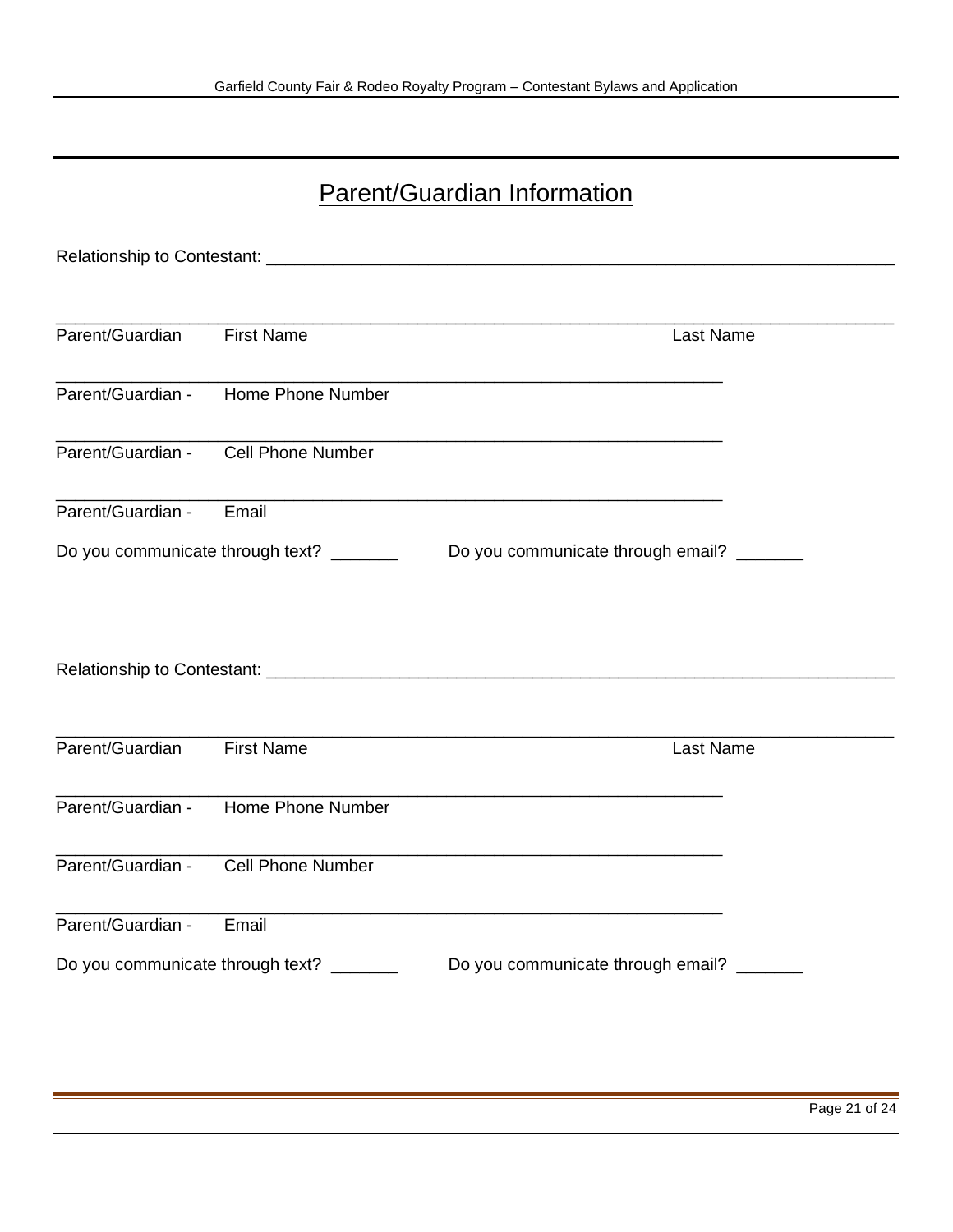#### **Garfield County Fair & Rodeo Release and Waiver of Liability & Assumption of Risk Agreement**

#### **Covered Events:**

#### **Garfield County Fair & Royalty Contest and all future Royalty Events**

In consideration for being permitted to participate in these Royalty Events, I, for myself or on behalf of the participant, as the participant's parent or legal guardian, acknowledge and voluntarily agree to the following:

I understand the potential risks of participation in these events and that I am releasing the event holders and sponsors from any liability related thereto. Working with live animals is inherently unpredictable and potentially dangerous. Reactions to strange sounds, surroundings, different handlers, and sudden movements cannot always be anticipated nor controlled. The handling of animals by other participants cannot always be anticipated nor controlled by the event holders or sponsors. Thus, there are always inherent risks to participation.

Assumption of Risk: I fully understand that participation in these events may not only involve risk of serious injury or death, economic loss, property damage, or loss that may result from the participant's own actions, inactions, or negligence, but also from the actions, inactions, or negligence of others, the condition of the facilities, equipment or areas where the Royalty Event is being conducted, and the participant voluntarily agrees to assume this risk.

**Covenant Not to Sue:** The participant's personal and legal representatives, heirs, successors, and next of kin will not make any claim against Board of County Commissioners of Garfield County, Colorado, or any of its present or former officials, employees, agents, attorneys, insurers, and representatives and their respective successors, heirs and assigns or any volunteer(s) ("herein collectively referred to as Garfield County"), for injury, damage, death, or any other loss arising from or related to participation in these events.

**Release:** The participant's personal and legal representatives, heirs, successors, and next of kin, forever release, waive, discharge and relinquish Garfield County from any and all actions, causes of action, claims, charges, demands, losses, damages, costs, attorney's fees, judgments, liens, indebtedness, and liabilities of every kind and character, whether known or unknown, including foreseen or unforeseen bodily injury and personal injuries and property damage that may be sustained by the participant in any way connected to, related to, or arising out of participation in these events, regardless of any negligence of Garfield County. Garfield County may be protected by the Colorado Governmental Immunity Act, C.R.S. § 24-10-101, et. seq.

**Good Health:** The participant is in good health and has no physical condition that would prevent him/her from participating in these events or that would increase the risk of serious injury or death in the event of an accident. I have had the opportunity to seek medical advice for any concerns I may have had regarding the participant's health.

**Statutory Limitations on Liability:** I understand that under Colorado Law, equine professionals or equine activity sponsors are not liable for injury due to death of a participant in equine activities resulting from the inherent risk of equine activities, pursuant to C.R.S. § 13-21-119.

I have carefully read this Agreement and fully understand its contents. I am aware that I have given up substantial rights of the participant by signing the Agreement, and I am signing the Agreement voluntarily.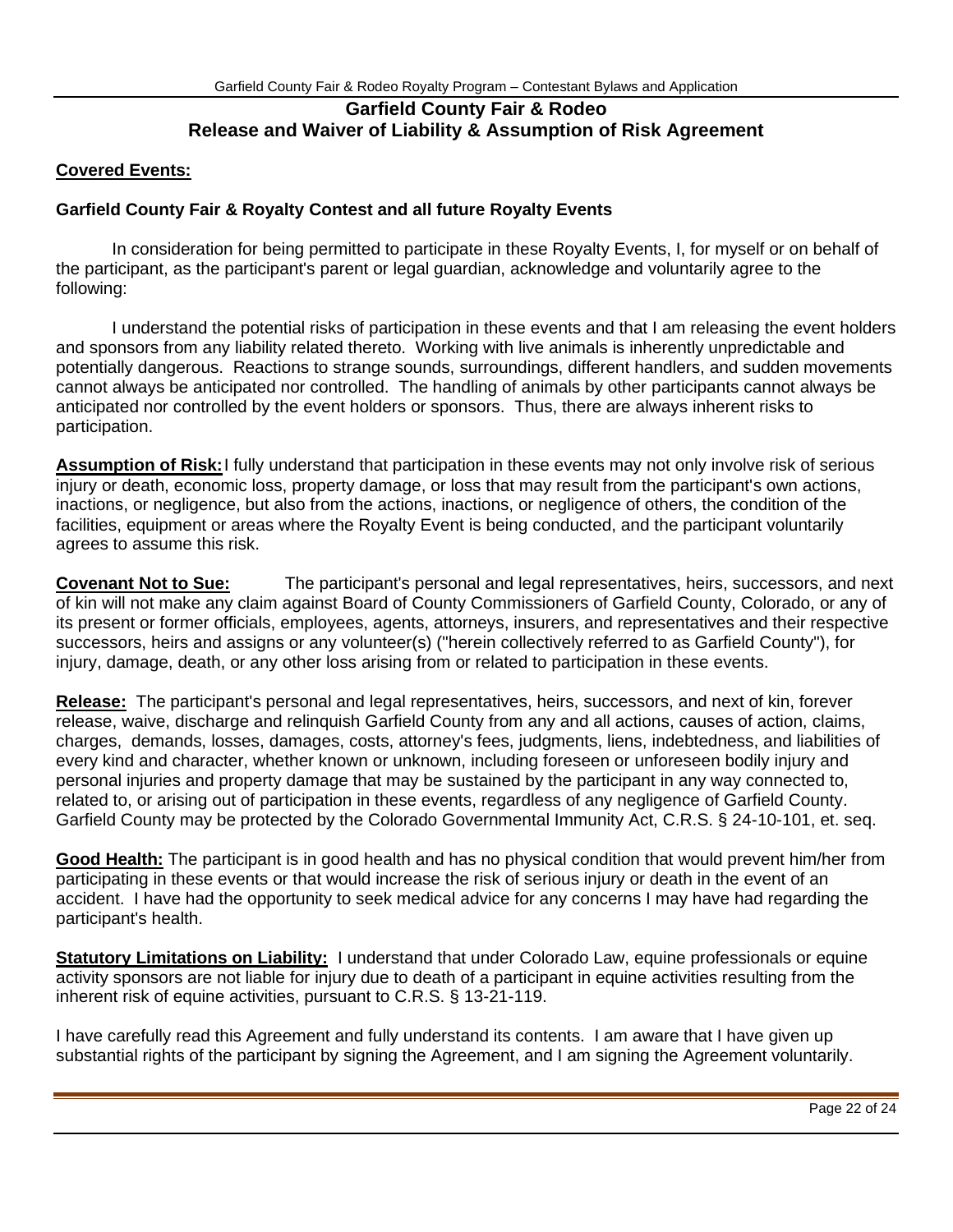There is no obligation to participate in these events but I desire to do so or to allow such participation. I certify that I am at least eighteen years of age and the participant or his/her parent/legal guardian.

\_\_\_\_\_\_\_\_\_\_\_\_\_\_\_\_\_\_\_\_\_\_\_\_\_\_\_\_\_\_\_\_\_\_\_\_\_\_\_\_\_\_\_\_\_\_\_\_\_\_\_\_\_\_\_\_\_\_\_\_\_\_\_\_\_\_\_\_\_\_\_\_\_\_\_\_\_\_\_\_\_\_\_\_\_\_\_\_

\_\_\_\_\_\_\_\_\_\_\_\_\_\_\_\_\_\_\_\_\_\_\_\_\_\_\_\_\_\_\_\_\_\_\_\_\_\_\_\_\_\_\_\_\_\_\_\_\_\_\_\_\_\_\_\_\_\_\_\_\_\_\_\_\_\_\_\_\_\_\_\_\_\_\_\_\_\_\_\_\_\_\_\_\_\_\_\_

\_\_\_\_\_\_\_\_\_\_\_\_\_\_\_\_\_\_\_\_\_\_\_\_\_\_\_\_\_\_\_\_\_\_\_\_\_\_\_\_\_\_\_\_\_\_\_\_\_\_\_\_\_\_\_\_\_\_\_\_\_\_\_\_\_\_\_\_\_\_\_\_\_\_\_\_\_\_\_\_\_\_\_\_\_\_\_\_

\_\_\_\_\_\_\_\_\_\_\_\_\_\_\_\_\_\_\_\_\_\_\_\_\_\_\_\_\_\_\_\_\_\_\_\_\_\_\_\_\_\_\_\_\_\_\_\_\_\_\_\_\_\_\_\_\_\_\_\_\_\_\_\_\_\_\_\_\_\_\_\_\_\_\_\_\_\_\_\_\_\_\_\_\_\_\_\_

\_\_\_\_\_\_\_\_\_\_\_\_\_\_\_\_\_\_\_\_\_\_\_\_\_\_\_\_\_\_\_\_\_\_\_\_\_\_\_\_\_\_\_\_\_\_\_\_\_\_\_\_\_\_\_\_\_\_\_\_\_\_\_\_\_\_\_\_\_\_\_\_\_\_\_\_\_\_\_\_\_\_\_\_\_\_\_\_

\_\_\_\_\_\_\_\_\_\_\_\_\_\_\_\_\_\_\_\_\_\_\_\_\_\_\_\_\_\_\_\_\_\_\_\_\_\_\_\_\_\_\_\_\_\_\_\_\_\_\_\_\_\_\_\_\_\_\_\_\_\_\_\_\_\_\_\_\_\_\_\_\_\_\_\_\_\_\_\_\_\_\_\_\_\_\_\_

\_\_\_\_\_\_\_\_\_\_\_\_\_\_\_\_\_\_\_\_\_\_\_\_\_\_\_\_\_\_\_\_\_\_\_\_\_\_\_\_\_\_\_\_\_\_\_\_\_\_\_\_\_\_\_\_\_\_\_\_\_\_\_\_\_\_\_\_\_\_\_\_\_\_\_\_\_\_\_\_\_\_\_\_\_\_\_\_

\_\_\_\_\_\_\_\_\_\_\_\_\_\_\_\_\_\_\_\_\_\_\_\_\_\_\_\_\_\_\_\_\_\_\_\_\_\_\_\_\_\_\_\_\_\_\_\_\_\_\_\_\_\_\_\_\_\_\_\_\_\_\_\_\_\_\_\_\_\_\_\_\_\_\_\_\_\_\_\_\_\_\_\_\_\_\_\_

\_\_\_\_\_\_\_\_\_\_\_\_\_\_\_\_\_\_\_\_\_\_\_\_\_\_\_\_\_\_\_\_\_\_\_\_\_\_\_\_\_\_\_\_\_\_\_\_\_\_\_\_\_\_\_\_\_\_\_\_\_\_\_\_\_\_\_\_\_\_\_\_\_\_\_\_\_\_\_\_\_\_\_\_\_\_\_\_

**Contestant's** Name (Please Print)

Signature of Adult Participant or Parent / Legal Guardian

Signature of Adult Participant or Parent / Legal Guardian

Emergency Contact and Phone Number(s) (Please Print)

Emergency Contact and Phone Number(s) (Please Print)

Additional Emergency Information that may be helpful or deemed necessary: (i.e. Health or Allergies, etc.)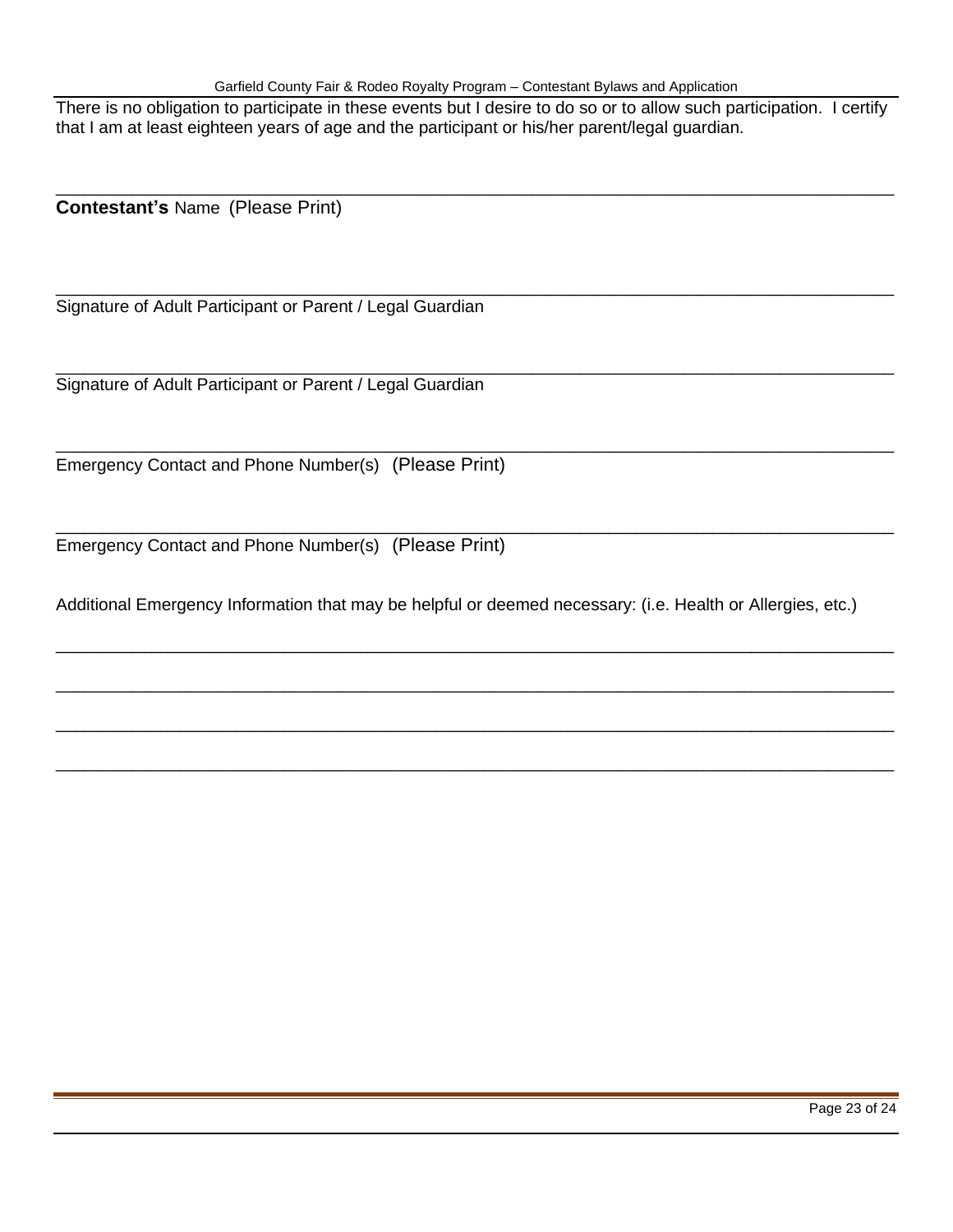

#### **ROYALTY CONTESTANT CHECKLIST**

- 1. Typed or printed application
- 2. Essay "Why do you want to be a part of the Garfield County Fair & Rodeo Royalty?" minimum 100 words
- 3. Speech Topic Be prepared to give a short introduction about yourself, no longer than 2 minutes
- 4. Contestant Bylaws and Application– signed and dated
- 5. Royalty Expectations (within Bylaws)– Signed, initialed and dated in each space indicated
- 6. Royalty Application (within Bylaw)– signed and dated
- 7. Release and Waiver signed and dated
- 8. One color photograph (in western attire) 4" x 6"
- 9. Proof of Garfield County residency (Copy of school ID or license, etc.)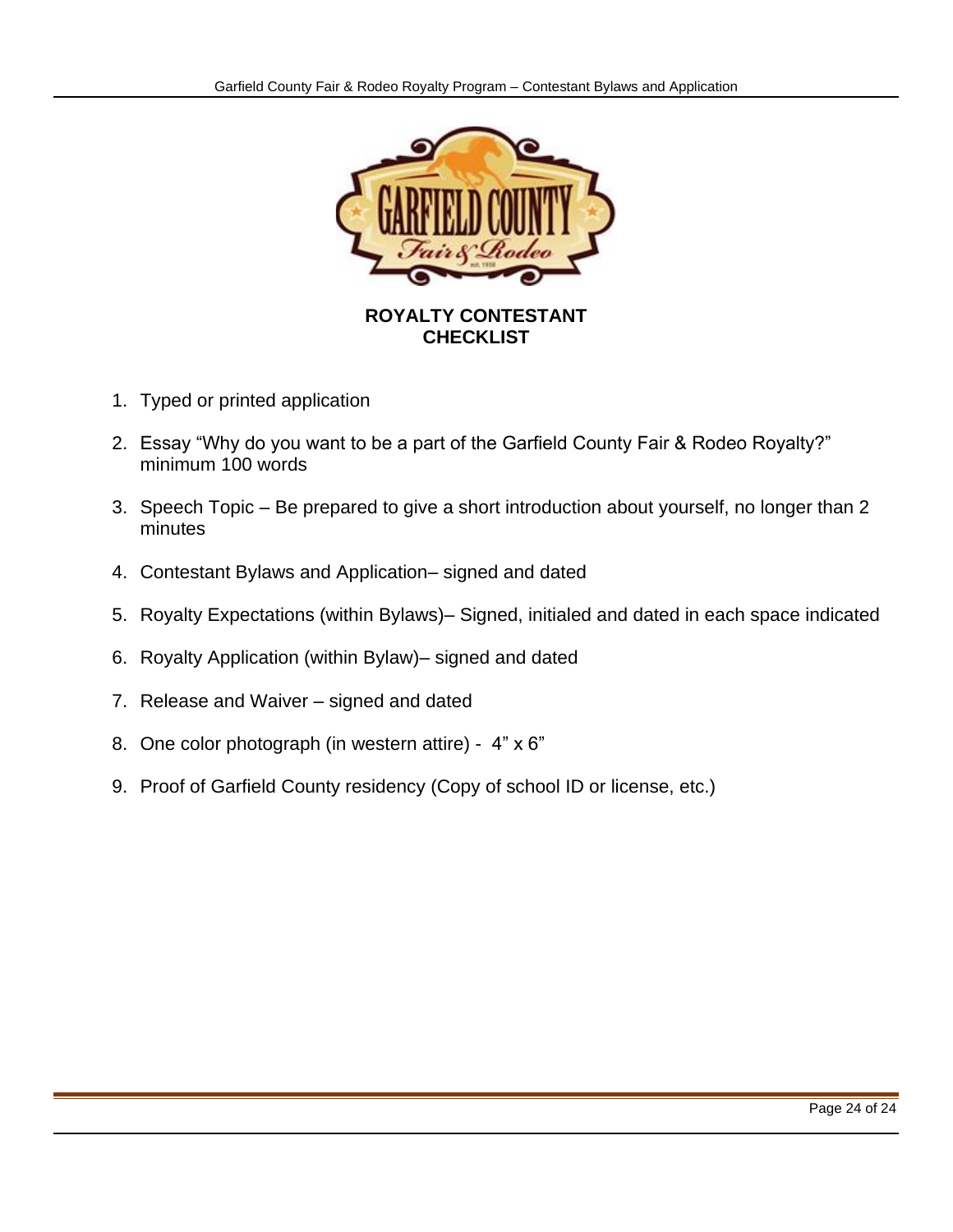

### **Garfield County Fair & Rodeo Royalty Contestant Tryout Saturday, September 25, 2021** 8:00am thru 1:00pm **Garfield County Fairgrounds Tentative Tryout schedule subject to change**

7:00 am – Contestants setup their horses, grooming products and tack in assigned areas 8:00 am – 1:00 pm

- Welcome to contestants, their families, friends & spectators
- Introduction of Coordinators, Fair Board members and judges
- General announcements and schedule procedures
- Contestant Introductions
- Written test will be taken at the beginning of the contest. Each contestant will be escorted to the judges, one at a time, for their interviews, speeches and questions. Once they have finished, they will be allowed to return and complete their written test.
- Personal Interview
- Speeches
- Impromptu Questions (2-3 minutes maximum)
- Horsemanship (Required to control horse one-handed)
- Group grooming, location specified later
- Pattern
- Hot Lap
- Flag Carrying

During any part of the contest, parents/guardians and other adults are spectators only and contestants need to ask judges if they need parental assistance. Parents/guardians are to remain in the grandstands or horse trailers until notified or until permission is granted from the judges.

Sincerely,

The Garfield Board of County Commissioners The Garfield County Fair & Rodeo Fair Board Members The Garfield County Staff